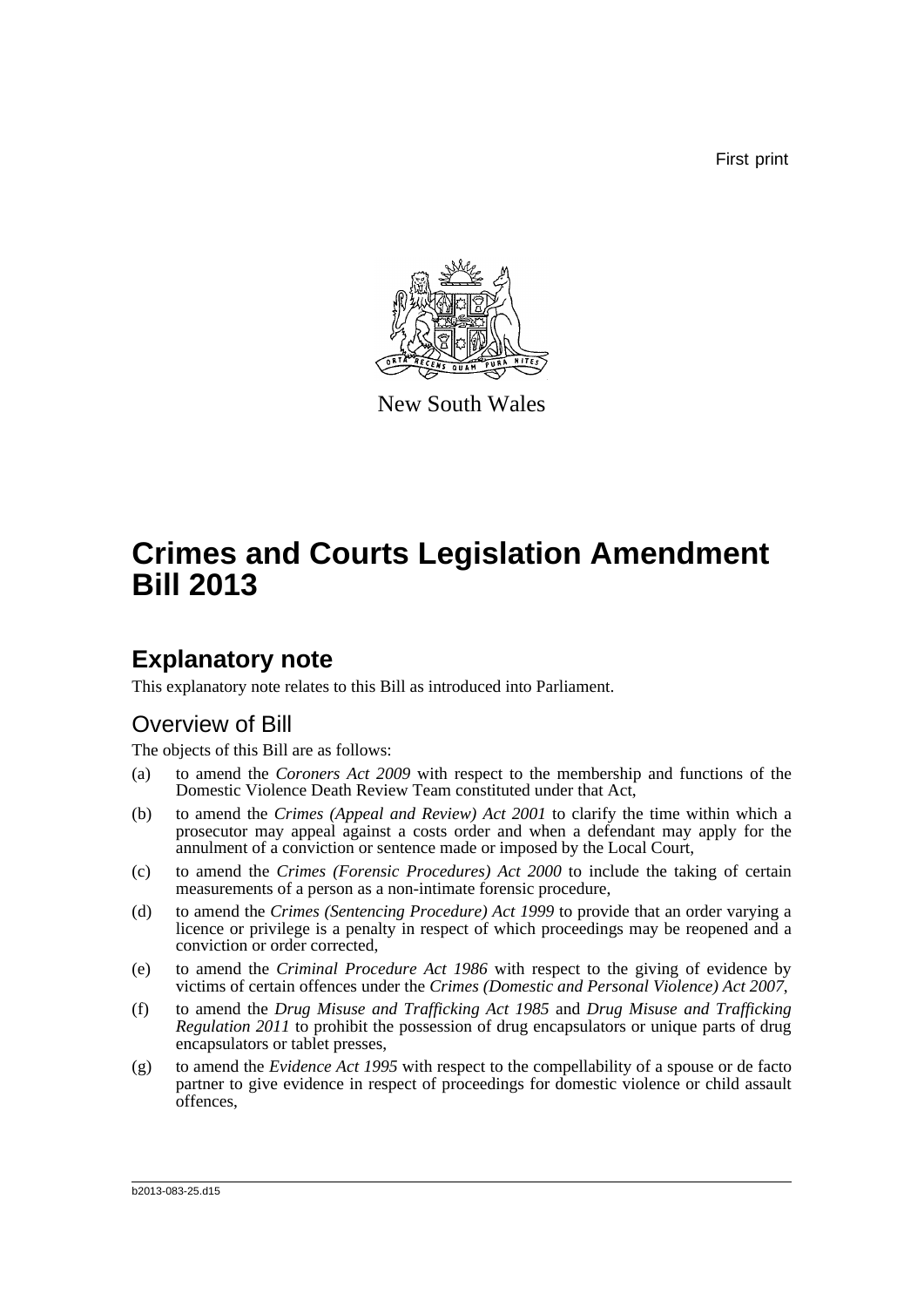- (h) to amend the *Justices of the Peace Act 2002* to allow justices of the peace to certify true and accurate copies of documents,
- (i) to amend the *Law Enforcement (Powers and Responsibilities) Act 2002* and *Minors (Property and Contracts) Act 1970* to increase the jurisdictional limits of the Local Court and District Court under those Acts,
- (j) to amend the *Local Court Act 2007* to remove a limitation on the jurisdiction of the Local Court in relation to goods that are subject of a hire-purchase agreement and certain other goods,
- (k) to amend the *Oaths Act 1900* to make provision with respect to the taking of statutory declarations by persons who are unable to understand written English, the taking of oaths or statutory declarations for the purposes of laws and courts in jurisdictions other than New South Wales and the taking of affidavits made by more than one person,
- (l) to amend the *Telecommunications (Interception and Access) (New South Wales) Act 1987* with respect to keeping records under that Act,
- (m) to amend the *Young Offenders Act 1997* and *Young Offenders Regulation 2010* to allow for the disclosure of certain records to the Australian Bureau of Statistics and the Australian Institute of Criminology.

## Outline of provisions

**Clause 1** sets out the name (also called the short title) of the proposed Act.

**Clause 2** provides for the commencement of the proposed Act on the date of assent to the proposed Act.

**Clause 3** makes it clear that the explanatory notes contained in the Schedules do not form part of the proposed Act.

**Schedules 1–16** make the amendments described in the Overview above. The amendments are explained in detail in the explanatory notes set out in the Schedules that relate to the Act or Regulation concerned.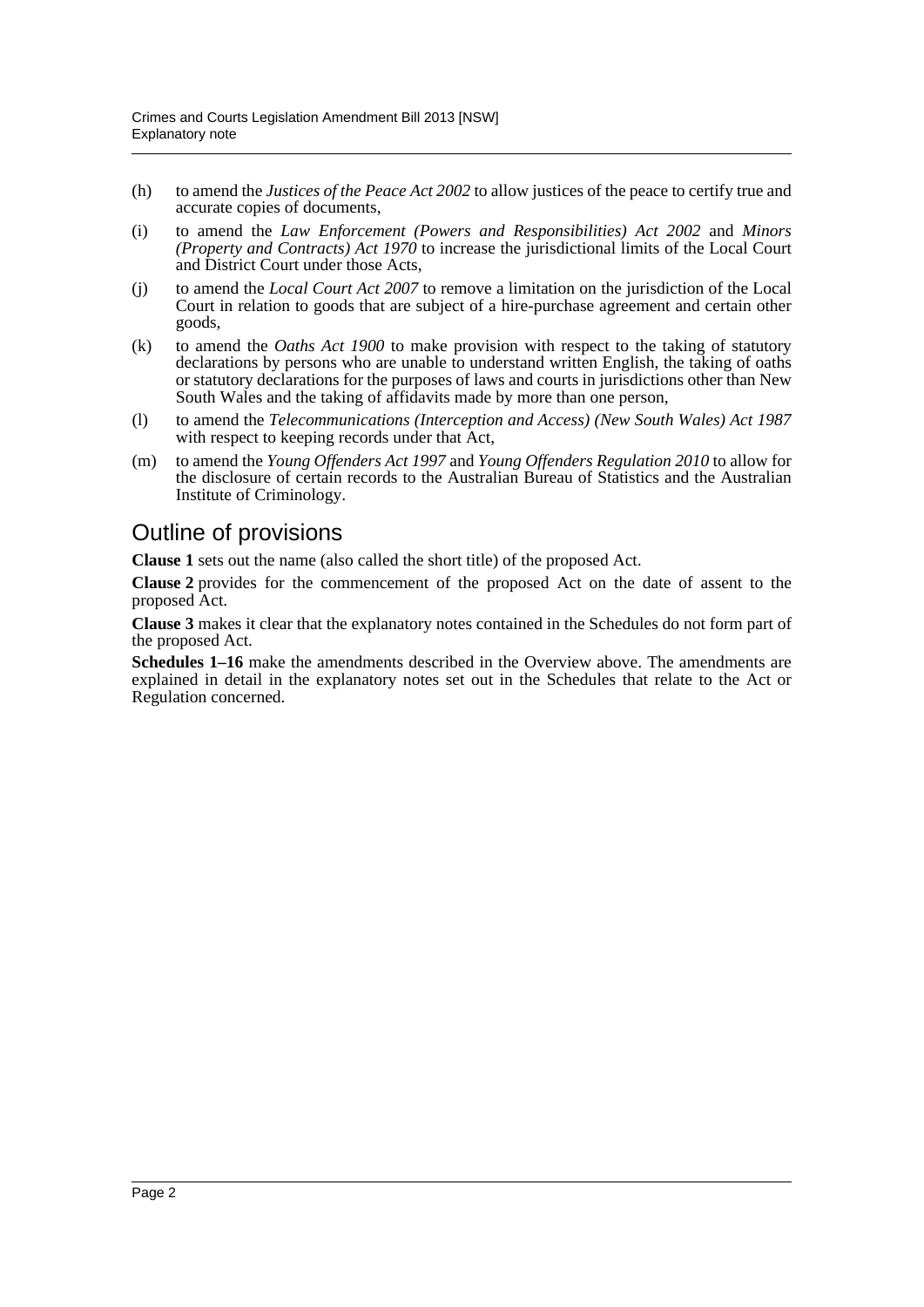First print



New South Wales

# **Crimes and Courts Legislation Amendment Bill 2013**

## **Contents**

|             |                                                             | Page            |
|-------------|-------------------------------------------------------------|-----------------|
| 1           | Name of Act                                                 | 2               |
| 2           | Commencement                                                | $\overline{2}$  |
| 3           | <b>Explanatory notes</b>                                    | $\overline{2}$  |
| Schedule 1  | Amendment of Coroners Act 2009 No 41                        | 3               |
| Schedule 2  | Amendment of Crimes (Appeal and Review) Act 2001 No 120     | 5               |
| Schedule 3  | Amendment of Crimes (Forensic Procedures) Act 2000 No 59    | 6               |
| Schedule 4  | Amendment of Crimes (Sentencing Procedure) Act 1999 No 92   | 7               |
| Schedule 5  | Amendment of Criminal Procedure Act 1986 No 209             | 8               |
| Schedule 6  | Amendment of Drug Misuse and Trafficking Act 1985 No 226    | 9               |
| Schedule 7  | Amendment of Drug Misuse and Trafficking Regulation 2011    | 10              |
| Schedule 8  | Amendment of Evidence Act 1995 No 25                        | 11              |
| Schedule 9  | Amendment of Justices of the Peace Act 2002 No 27           | 12 <sup>2</sup> |
| Schedule 10 | Amendment of Law Enforcement (Powers and Responsibilities)  |                 |
|             | Act 2002 No 103                                             | 13              |
| Schedule 11 | Amendment of Local Court Act 2007 No 93                     | 14              |
| Schedule 12 | Amendment of Minors (Property and Contracts) Act 1970 No 60 | 15              |
| Schedule 13 | Amendment of Oaths Act 1900 No 20                           | 16              |
| Schedule 14 | Amendment of Telecommunications (Interception and Access)   |                 |
|             | (New South Wales) Act 1987 No 290                           | 18              |
| Schedule 15 | Amendment of Young Offenders Act 1997 No 54                 | 19              |
| Schedule 16 | Amendment of Young Offenders Regulation 2010                | 20              |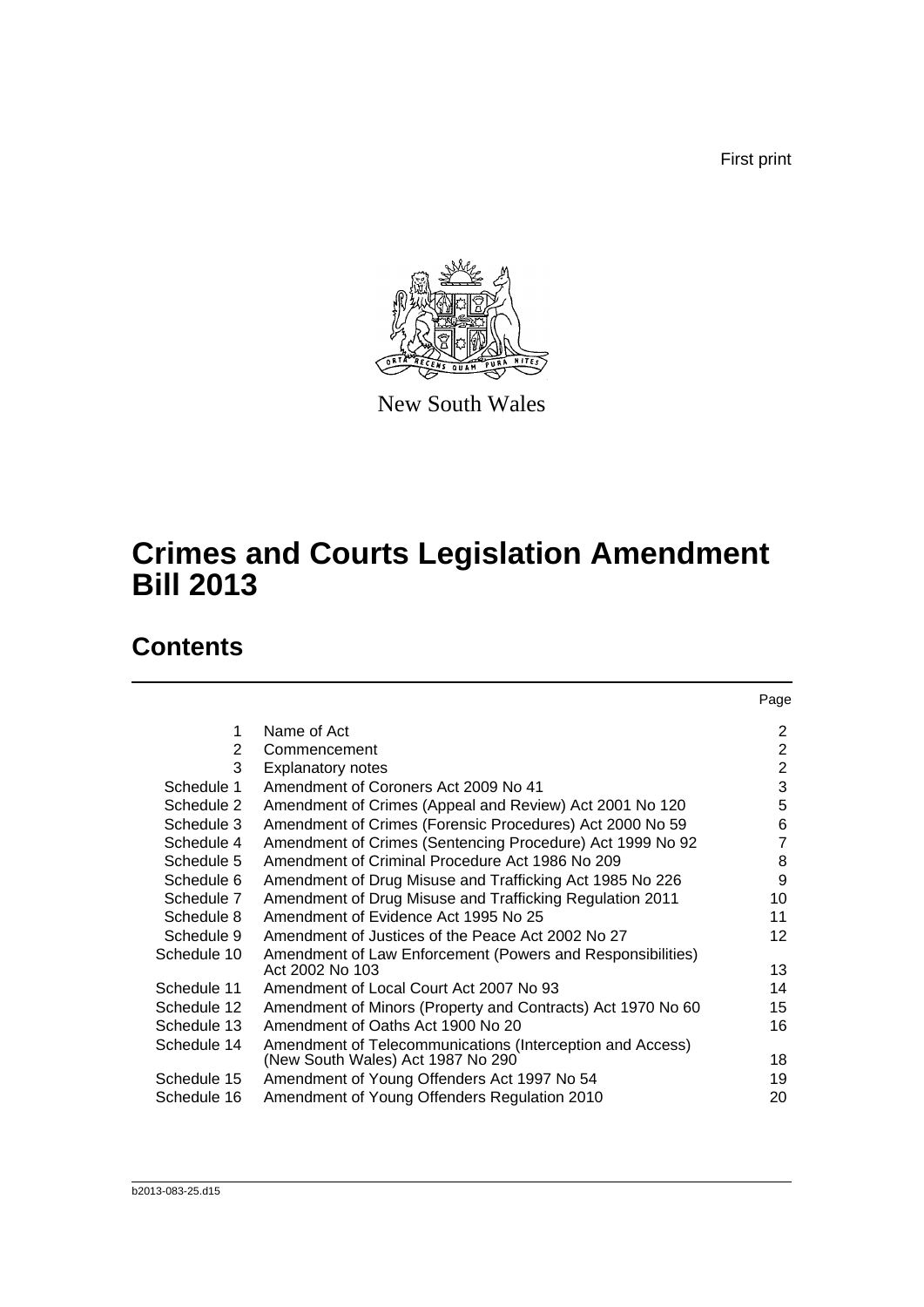

New South Wales

# **Crimes and Courts Legislation Amendment Bill 2013**

No , 2013

### **A Bill for**

An Act to make miscellaneous amendments to certain legislation with respect to crimes, courts, civil and criminal procedure, justices of the peace, oaths and statutory declarations and to effect minor statute law revision.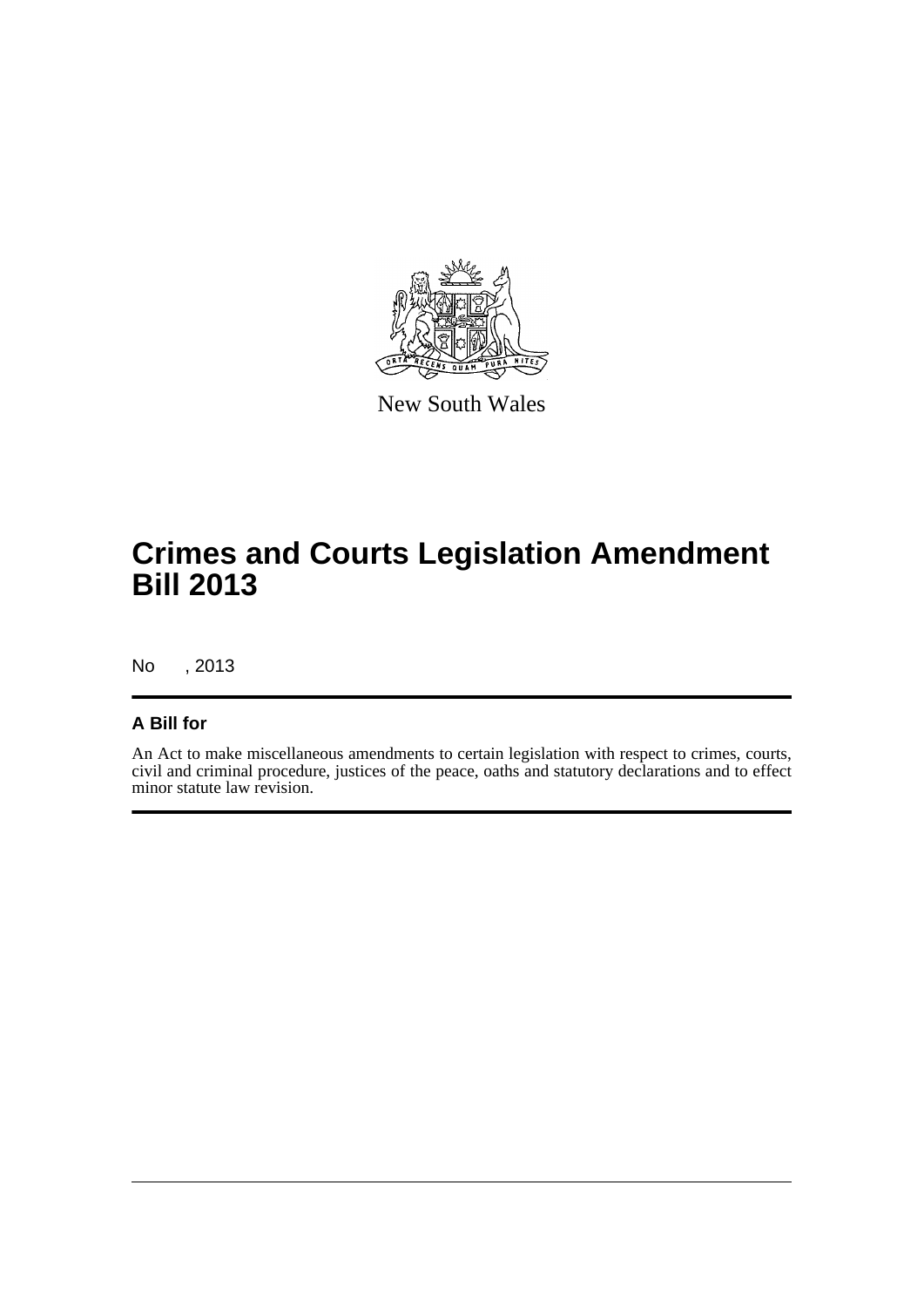Crimes and Courts Legislation Amendment Bill 2013 [NSW]

<span id="page-4-2"></span><span id="page-4-1"></span><span id="page-4-0"></span>

|   | The Legislature of New South Wales enacts:                                                                 |        |
|---|------------------------------------------------------------------------------------------------------------|--------|
|   | Name of Act                                                                                                | 2      |
|   | This Act is the Crimes and Courts Legislation Amendment Act 2013.                                          | 3      |
|   | <b>Commencement</b>                                                                                        | 4      |
|   | This Act commences on the date of assent to this Act.                                                      | 5      |
| 3 | <b>Explanatory notes</b>                                                                                   | 6      |
|   | The matter appearing under the heading "Explanatory note" in a Schedule does not<br>form part of this Act. | 7<br>8 |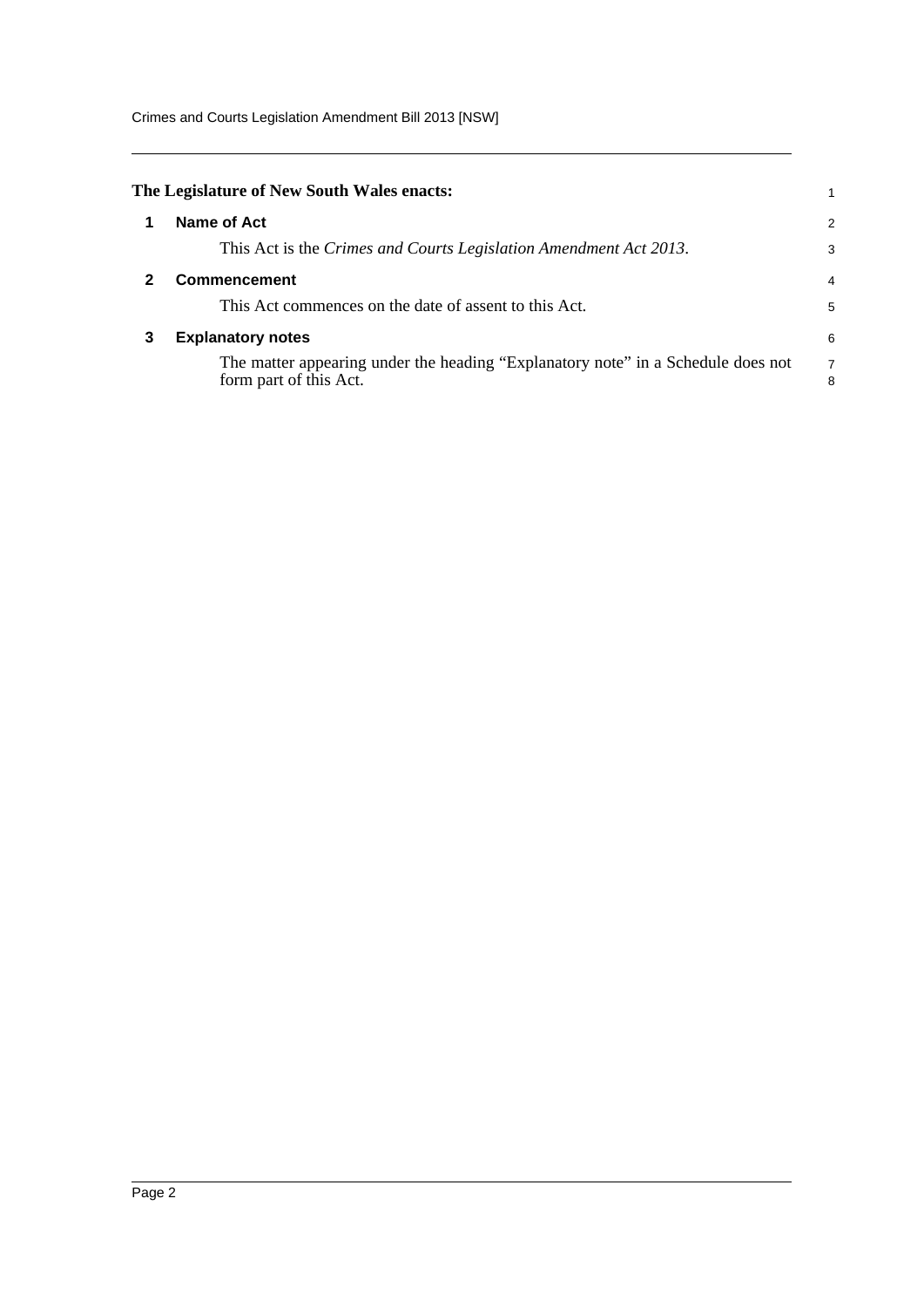## <span id="page-5-0"></span>**Schedule 1 Amendment of Coroners Act 2009 No 41**

|          | Schedule 1           |     | <b>Amendment of Coroners Act 2009 No 41</b>                                                                                                                                                                                                           | 1                            |
|----------|----------------------|-----|-------------------------------------------------------------------------------------------------------------------------------------------------------------------------------------------------------------------------------------------------------|------------------------------|
| [1]      |                      |     | <b>Section 101B Interpretation</b>                                                                                                                                                                                                                    | 2                            |
|          |                      |     | Omit the definition of <i>domestic violence death</i> from section 101B (1). Insert instead:                                                                                                                                                          | 3                            |
|          |                      |     | <i>domestic violence death</i> means the death of a person caused directly or<br>indirectly by a person (the <i>perpetrator</i> ) where, at the time of the death:                                                                                    | $\overline{\mathbf{4}}$<br>5 |
|          |                      | (a) | the deceased person was in a domestic relationship with the perpetrator<br>and the death occurred in the context of domestic violence, or                                                                                                             | 6<br>$\overline{7}$          |
|          |                      | (b) | the deceased person was in a domestic relationship with a person who<br>was or had been in a domestic relationship with the perpetrator and the<br>death occurred in the context of domestic violence, or                                             | 8<br>$\boldsymbol{9}$<br>10  |
|          |                      | (c) | the perpetrator mistakenly believed that the deceased person was in a<br>domestic relationship with a person who was or had been in a domestic<br>relationship with the perpetrator and the death occurred in the context<br>of domestic violence, or | 11<br>12<br>13<br>14         |
|          |                      | (d) | the deceased person was a witness to or present at, or attempted to<br>intervene in, domestic violence between the perpetrator and a person<br>who was or had been in a domestic relationship with the perpetrator.                                   | 15<br>16<br>17               |
| [2]      |                      |     | Section 101C Meaning of "domestic relationship"                                                                                                                                                                                                       | 18                           |
|          |                      |     | Omit "a deceased person" wherever occurring. Insert instead "another person".                                                                                                                                                                         | 19                           |
| $^{[3]}$ | Section 101C         |     |                                                                                                                                                                                                                                                       | 20                           |
|          |                      |     | Omit "the deceased person" wherever occurring. Insert instead "the other person".                                                                                                                                                                     | 21                           |
| [4]      | Section 101C (1) (d) |     |                                                                                                                                                                                                                                                       | 22                           |
|          |                      |     | Omit "and there have been previous episodes of domestic violence between them".                                                                                                                                                                       | 23                           |
| [5]      |                      |     | <b>Section 101E Members of Team</b>                                                                                                                                                                                                                   | 24                           |
|          |                      |     | Omit section 101E (3). Insert instead:                                                                                                                                                                                                                | 25                           |
|          | (3)                  |     | The Team is to include representatives of each of the following:                                                                                                                                                                                      | 26                           |
|          |                      | (a) | the Department of Family and Community Services,                                                                                                                                                                                                      | 27                           |
|          |                      | (b) | NSW Health,                                                                                                                                                                                                                                           | 28                           |
|          |                      | (c) | the NSW Police Force,                                                                                                                                                                                                                                 | 29                           |
|          |                      | (d) | the Department of Education and Communities,                                                                                                                                                                                                          | 30                           |
|          |                      | (e) | the Department of Attorney General and Justice,                                                                                                                                                                                                       | 31                           |
|          |                      | (f) | Community Services, within the Department of Family and Community<br>Services,                                                                                                                                                                        | 32<br>33                     |
|          |                      | (g) | Aboriginal Affairs, within the Department of Education and<br>Communities,                                                                                                                                                                            | 34<br>35                     |
|          |                      | (h) | Housing NSW, within the Department of Family and Community<br>Services,                                                                                                                                                                               | 36<br>37                     |
|          |                      | (i) | Juvenile Justice NSW, within the Department of Attorney General and<br>Justice,                                                                                                                                                                       | 38<br>39                     |
|          |                      | (j) | Ageing, Disability and Home Care, within the Department of Family<br>and Community Services,                                                                                                                                                          | 40<br>41                     |
|          |                      |     |                                                                                                                                                                                                                                                       |                              |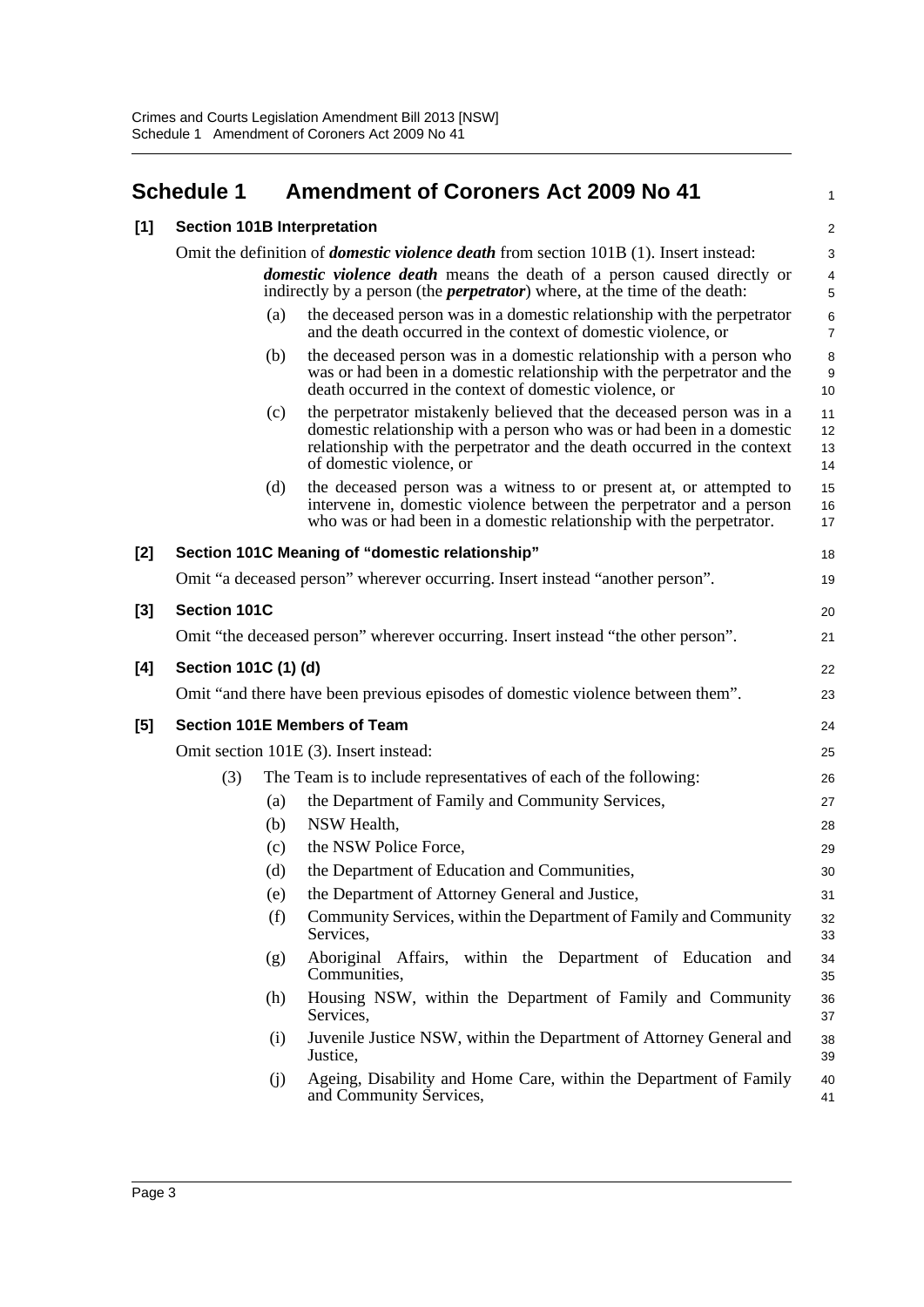|     | (k)                     | Women NSW, within the Department of Family and Community<br>Services,                                                                                                                                                                                                                                                                                                                                                                                                                                                                                                                                                                                                                                                                                                                                                                                                                                      | $\mathbf{1}$<br>$\overline{2}$                    |  |  |
|-----|-------------------------|------------------------------------------------------------------------------------------------------------------------------------------------------------------------------------------------------------------------------------------------------------------------------------------------------------------------------------------------------------------------------------------------------------------------------------------------------------------------------------------------------------------------------------------------------------------------------------------------------------------------------------------------------------------------------------------------------------------------------------------------------------------------------------------------------------------------------------------------------------------------------------------------------------|---------------------------------------------------|--|--|
|     | (1)                     | Corrective Services NSW, within the Department of Attorney General<br>and Justice.                                                                                                                                                                                                                                                                                                                                                                                                                                                                                                                                                                                                                                                                                                                                                                                                                         | 3<br>4                                            |  |  |
| [6] |                         | <b>Section 101M Confidentiality of information</b>                                                                                                                                                                                                                                                                                                                                                                                                                                                                                                                                                                                                                                                                                                                                                                                                                                                         | 5                                                 |  |  |
|     |                         | Omit "Human Services" from section $101M(1)$ (c) (ii).                                                                                                                                                                                                                                                                                                                                                                                                                                                                                                                                                                                                                                                                                                                                                                                                                                                     | 6                                                 |  |  |
|     |                         | Insert instead "Family and Community Services".                                                                                                                                                                                                                                                                                                                                                                                                                                                                                                                                                                                                                                                                                                                                                                                                                                                            | $\overline{7}$                                    |  |  |
|     | <b>Explanatory note</b> |                                                                                                                                                                                                                                                                                                                                                                                                                                                                                                                                                                                                                                                                                                                                                                                                                                                                                                            |                                                   |  |  |
|     |                         | <b>Item [1]</b> of the proposed amendments to the Coroners Act 2009 replaces the definition of <b>domestic</b><br><b>violence death</b> for the purposes of investigations of deaths by the Domestic Violence Death Review<br>Team in two respects. First, where the deceased was in a domestic relationship with the perpetrator,<br>the death must be in the context of domestic violence. Second, the definition is expanded to include<br>deaths of persons who were bystanders to the domestic violence or who were the new partner (or<br>mistakenly believed by the perpetrator to be the new partner) or who were a relative or kin of a person<br>who was in a domestic relationship with the perpetrator, where the death occurred in a domestic<br>violence context. Items [2] and [3] make consequential amendments to the definition of domestic<br>relationship in section 101C of that Act. | 9<br>10<br>11<br>12<br>13<br>14<br>15<br>16<br>17 |  |  |
|     |                         | <b>Item [4]</b> amends the definition of <b>domestic relationship</b> for the purposes of investigations of deaths<br>by the Domestic Violence Death Review Team as it applies to persons who are relatives of<br>perpetrators to remove the qualification that there must have been previous episodes of domestic<br>violence between the person and the perpetrator.                                                                                                                                                                                                                                                                                                                                                                                                                                                                                                                                     | 18<br>19<br>20<br>21                              |  |  |
|     |                         | <b>Item [5]</b> replaces the list of members of the Domestic Violence Death Review Team to reflect the<br>change in names for certain positions and Departments and to include a representative of Corrective<br>Services NSW as a member of the team.                                                                                                                                                                                                                                                                                                                                                                                                                                                                                                                                                                                                                                                     | 22<br>23<br>24                                    |  |  |

25

**Item [6]** updates a reference to the Department of Family and Community Services.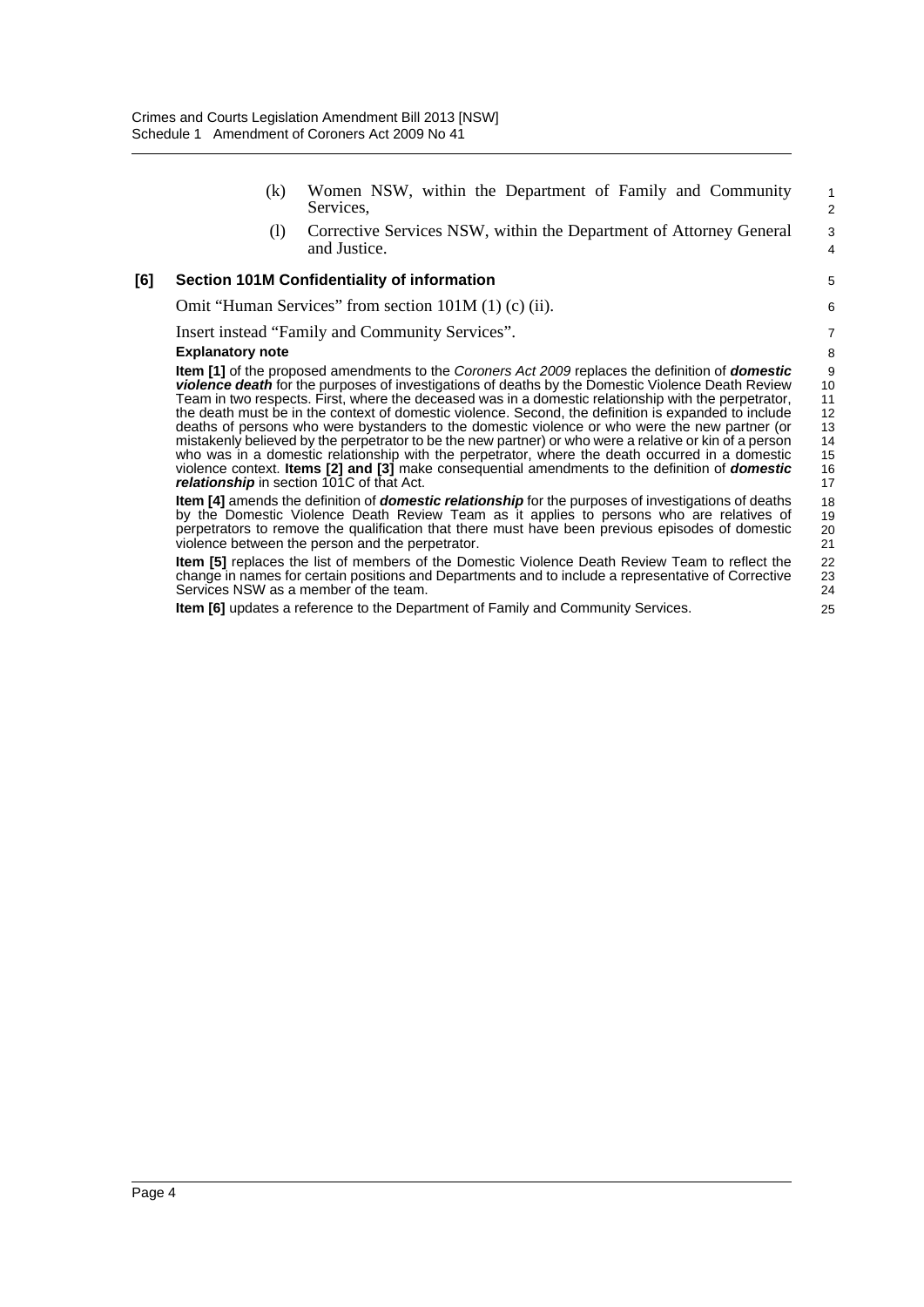### <span id="page-7-0"></span>**Schedule 2 Amendment of Crimes (Appeal and Review) Act 2001 No 120**

#### **[1] Section 4 Applications to Local Court**

Omit section 4 (1). Insert instead:

- (1) An application for annulment of a conviction or sentence made or imposed by the Local Court may be made to the Local Court sitting at the place at which the original Local Court proceedings were held.
- (1A) An application may be made by the defendant or by the prosecutor. However, an application by the defendant may be made only if:
	- (a) in the case of an application for an annulment of a conviction—the defendant was not in appearance before the Local Court when the conviction was made, or
	- (b) in the case of an application for an annulment of a sentence—the defendant was not in appearance before the Local Court when the sentence was imposed.
- (1B) A defendant may not make an application for annulment of a conviction or sentence under this section if the defendant had lodged a notice in writing under section 182 of the *Criminal Procedure Act 1986* in respect of the offence for which the defendant was convicted or the sentence was imposed.

#### **[2] Section 23 Appeals as of right**

Omit section 23 (3). Insert instead:

21

20

22 23 24

31

1  $\overline{2}$ 

(3) An appeal against a sentence or an order for costs must be made within 28 days after the relevant sentence is imposed or the order for costs is made.

#### **Explanatory note**

**Item [1]** of the proposed amendments to the *Crimes (Appeal and Review) Act 2001* makes it clear that an application for the annulment of a conviction or sentence by a defendant may only be made if the defendant was not in appearance when the conviction was made or the sentence was imposed. The proposed amendment also provides that a defendant is not able to make such an application if the defendant had lodged a written plea in relation to the proceedings. 25 26 27 28 29 30

**Item [2]** makes it clear that appeal against an order for costs must be made within 28 days of the making of the order.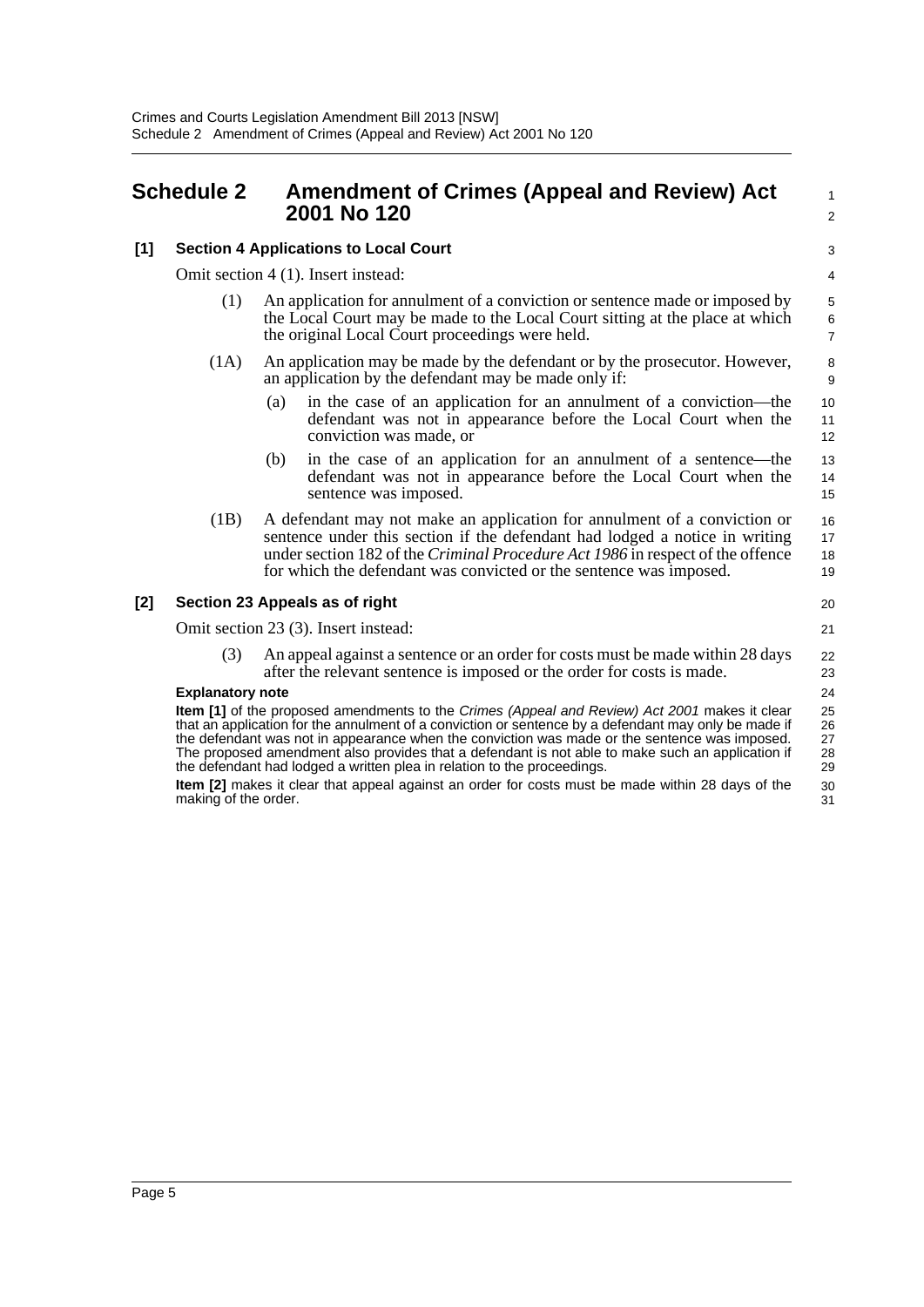### <span id="page-8-0"></span>**Schedule 3 Amendment of Crimes (Forensic Procedures) Act 2000 No 59**

#### **Section 3 Interpretation**

Omit paragraph (j) of the definition of *non-intimate forensic procedure* in section 3 (1). Insert instead:

> (j) the taking of measurement of a person's body or any part of a person's body (other than the person's private parts) whether or not involving the marking of the person's body.

1 2

#### **Explanatory note**

The proposed amendment to the *Crimes (Forensic Procedures) Act 2000* makes it clear that the taking of measurements of the whole or any part of a person's body (other than the person's private parts) is a *non-intimate forensic procedure* that may be carried out by order of a senior police officer or Magistrate if the person has been asked to consent the procedure and has not consented. The proposed amendment also removes the requirement that the taking of such measurements must be for the purposes of "biomechanical analysis". 10 11 12 13 14 15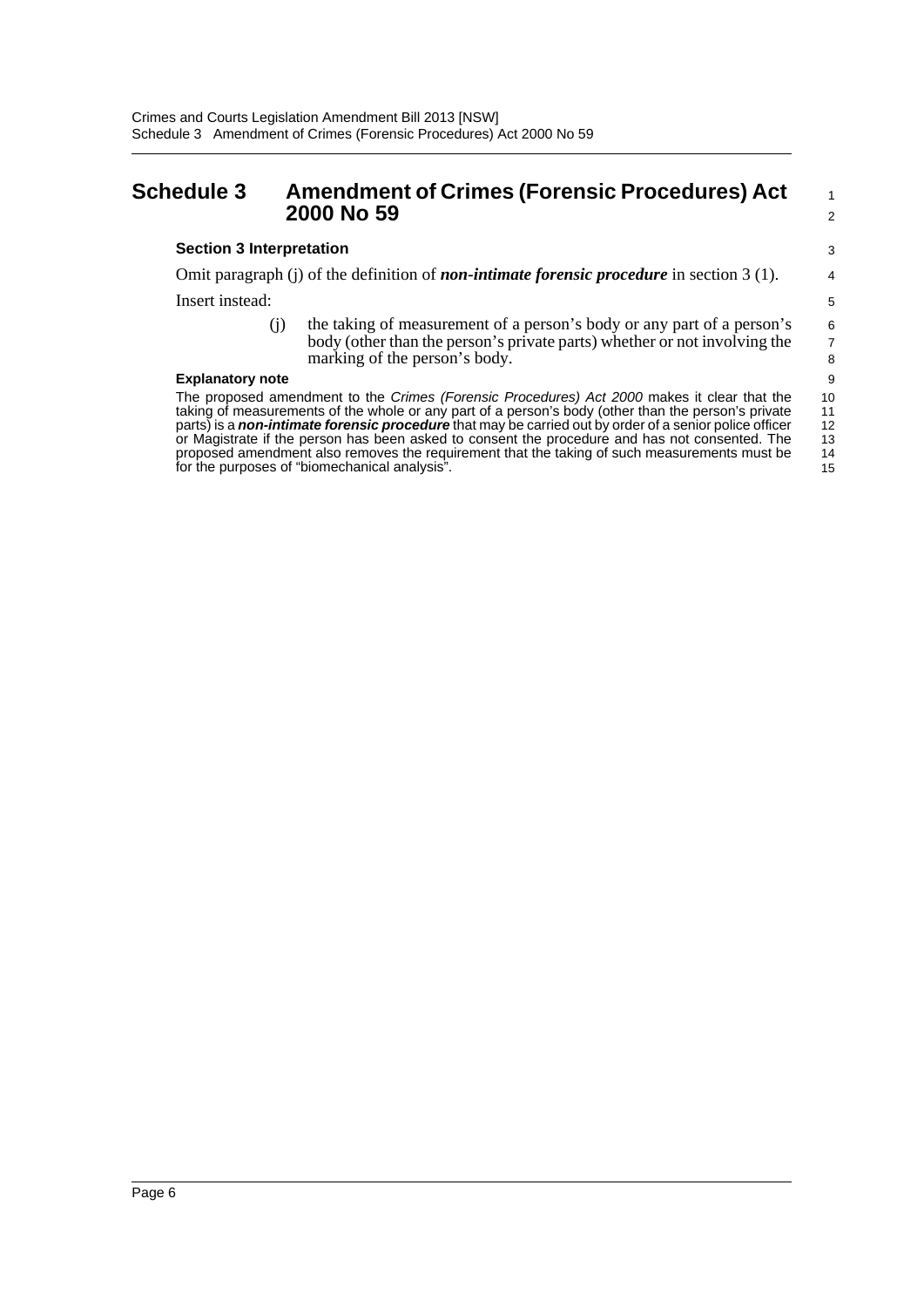## <span id="page-9-0"></span>**Schedule 4 Amendment of Crimes (Sentencing Procedure) Act 1999 No 92**

#### **Section 43 Court may reopen proceedings to correct sentencing errors**

Omit "or suspension" from paragraph (e) of the definition of *impose a penalty* in section 43 $(6)$ .

Insert instead ", suspension or variation".

#### **Explanatory note**

The proposed amendment to the *Crimes (Sentencing Procedure) Act 1999* makes it clear that a court may reopen proceedings to correct an order or direction relating to the variation of a licence or privilege (such as the variation of a driver licence pursuant to a driver licence order under section 13C of the *Graffiti Control Act 2008*).

11

1 2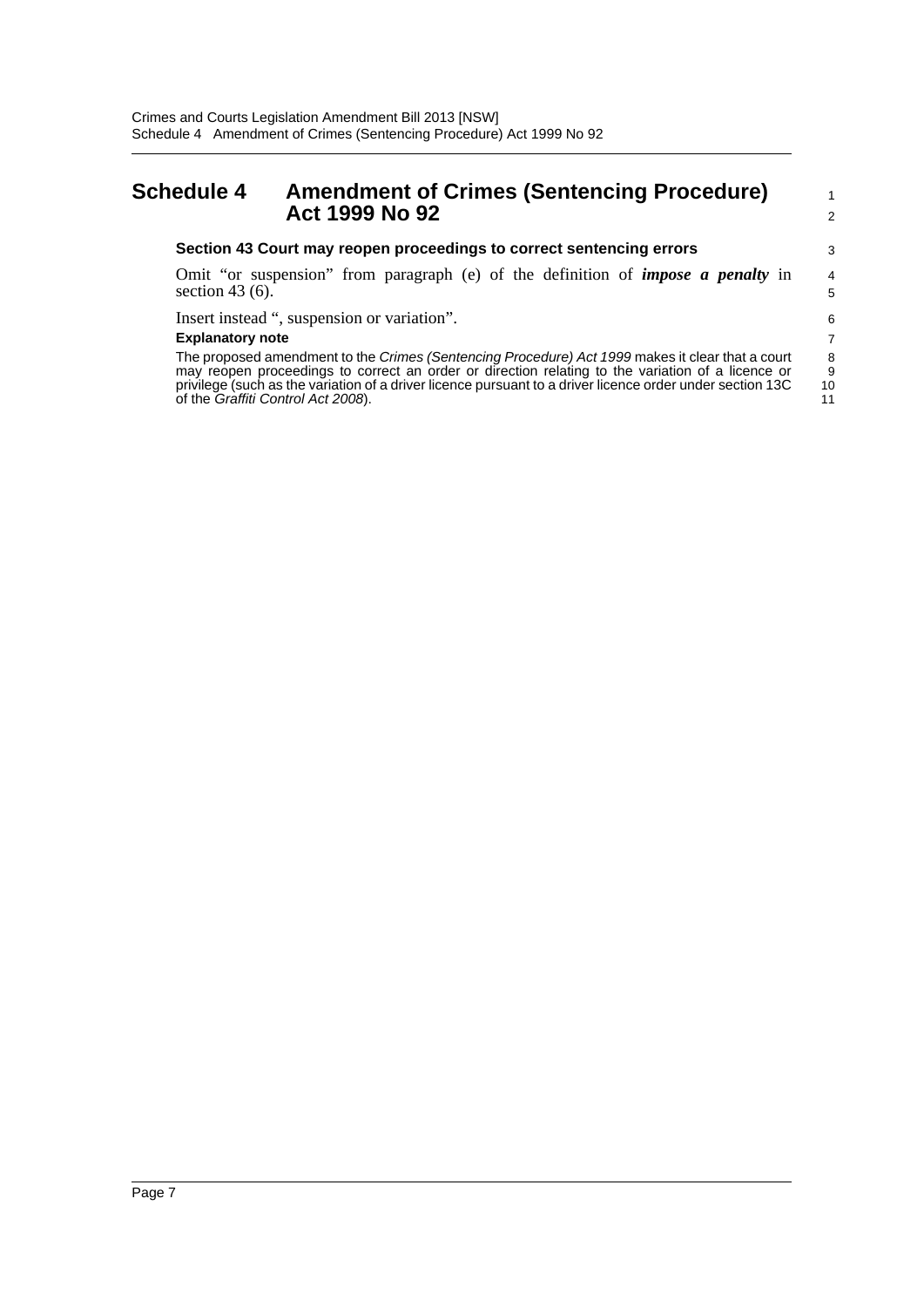### <span id="page-10-0"></span>**Schedule 5 Amendment of Criminal Procedure Act 1986 No 209**

11 12 13

### Insert after paragraph (d) of the definition of *personal assault offence* in section 306M (1):

(d1) an offence under section 13 or 14 of the *Crimes (Domestic and Personal Violence) Act 2007*,

#### **Explanatory note**

**Section306M Definitions**

The proposed amendment to the *Criminal Procedure Act 1986* includes certain offences under the *Crimes (Domestic and Personal Violence) Act 2007* relating to stalking, intimidation or the contravention of an apprehended violence order as *personal assault offences* for the purposes of Part 6 of Chapter 6 of the *Criminal Procedure Act 1986*. That Part provides special rules relating to the giving of evidence by vulnerable persons in certain proceedings relating to personal assault offences.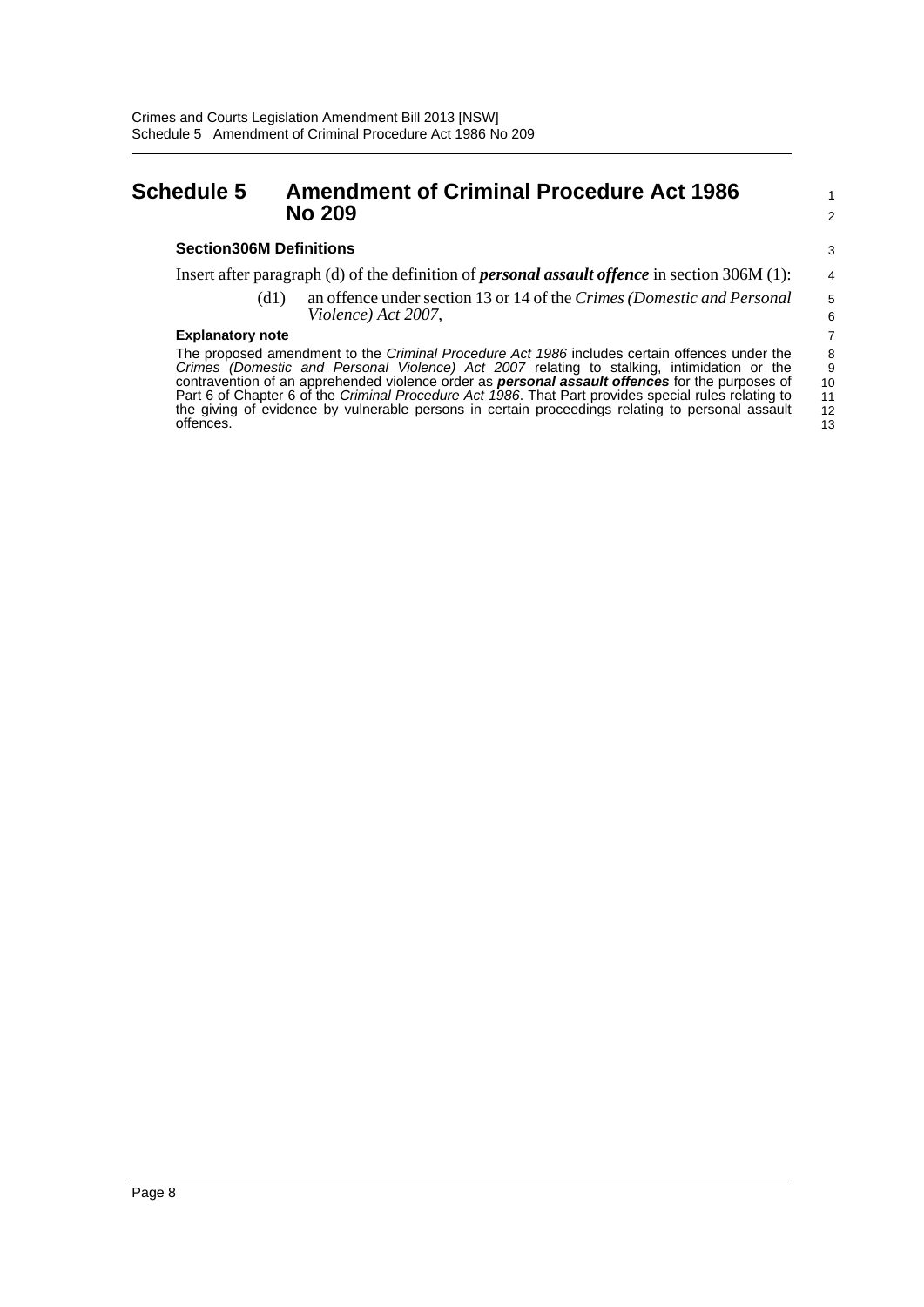<span id="page-11-0"></span>

|       | <b>Schedule 6</b>            | <b>Amendment of Drug Misuse and Trafficking Act</b><br>1985 No 226                                                                                                                                                                                                                                                                                                                                                                            | $\mathbf{1}$<br>2          |
|-------|------------------------------|-----------------------------------------------------------------------------------------------------------------------------------------------------------------------------------------------------------------------------------------------------------------------------------------------------------------------------------------------------------------------------------------------------------------------------------------------|----------------------------|
| [1]   | <b>Section 3 Definitions</b> |                                                                                                                                                                                                                                                                                                                                                                                                                                               | 3                          |
|       |                              | Insert in alphabetical order in section $3(1)$ :                                                                                                                                                                                                                                                                                                                                                                                              | $\overline{4}$             |
|       |                              | <i>drug encapsulator</i> means a device that is capable of being used to produce a<br>prohibited drug in a capsule or similar form, and includes a unique part of any<br>such device.                                                                                                                                                                                                                                                         | 5<br>6<br>$\overline{7}$   |
|       |                              | <i>tablet press</i> means a device that is capable of being used to produce a<br>prohibited drug in a pill, tablet or other similar form, and includes a unique part<br>of such a device.                                                                                                                                                                                                                                                     | 8<br>9<br>10               |
| [2]   |                              | Section 11B Possession of tablet press or drug encapsulator                                                                                                                                                                                                                                                                                                                                                                                   | 11                         |
|       | from section $11B(1)$ .      | Omit "tablet press that is capable of being used to produce a prohibited drug in tablet form"                                                                                                                                                                                                                                                                                                                                                 | 12<br>13                   |
|       |                              | Insert instead "tablet press or drug encapsulator".                                                                                                                                                                                                                                                                                                                                                                                           | 14                         |
| $[3]$ | Section 11B (2)              |                                                                                                                                                                                                                                                                                                                                                                                                                                               | 15                         |
|       |                              | Omit "tablet press" wherever occurring. Insert instead "tablet press or drug encapsulator".                                                                                                                                                                                                                                                                                                                                                   | 16                         |
| [4]   | Section 11B (2) (a)          |                                                                                                                                                                                                                                                                                                                                                                                                                                               | 17                         |
|       |                              | Omit "to produce tablets".                                                                                                                                                                                                                                                                                                                                                                                                                    | 18                         |
|       | <b>Explanatory note</b>      |                                                                                                                                                                                                                                                                                                                                                                                                                                               | 19                         |
|       | encapsulator.                | The proposed amendments to the Drug Misuse and Trafficking Act 1985 make it clear that it is an<br>offence to possess a <i>tablet press</i> (a device that is capable of being used to produce a prohibited drug<br>in a pill, tablet or other similar form) or a <b>drug encapsulator</b> (a device that is capable of being used<br>to produce a prohibited drug in a capsule or similar form) including any unique part of such a press or | 20<br>21<br>22<br>23<br>24 |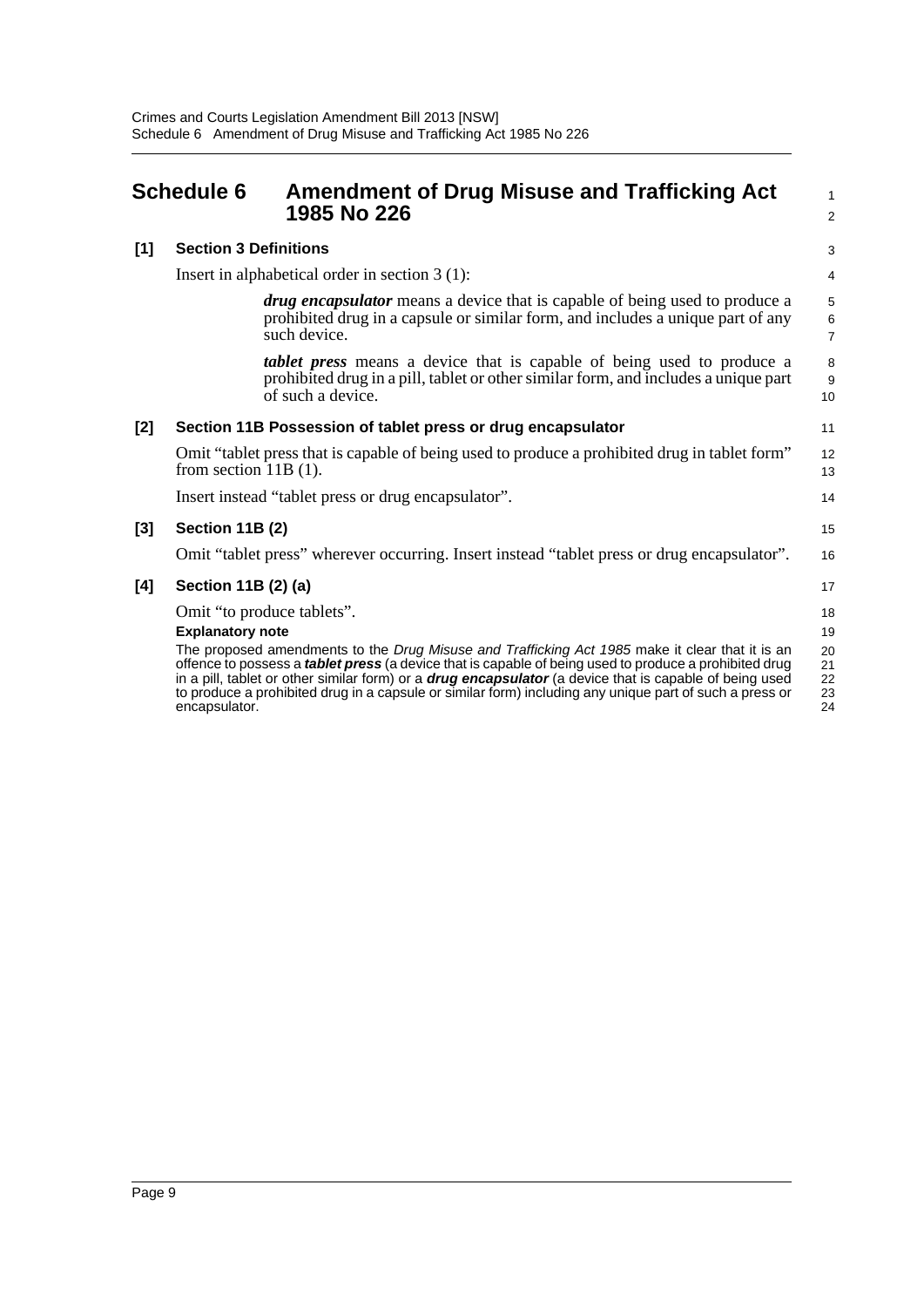## <span id="page-12-0"></span>**Schedule 7 Amendment of Drug Misuse and Trafficking Regulation 2011**

| Schedule 3 Drug manufacture or production apparatus—section 24A and clause 7                                                                                                                                                                                                                    | 3              |
|-------------------------------------------------------------------------------------------------------------------------------------------------------------------------------------------------------------------------------------------------------------------------------------------------|----------------|
| Omit "Pill or tablet press (whether manual or mechanical)". Insert instead:                                                                                                                                                                                                                     | 4              |
| Tablet press                                                                                                                                                                                                                                                                                    | 5              |
| Drug encapsulator                                                                                                                                                                                                                                                                               | 6              |
| <b>Explanatory note</b>                                                                                                                                                                                                                                                                         | $\overline{7}$ |
| The proposed amendment to the Drug Misuse and Trafficking Regulation 2011 replaces a reference<br>to a pill or tablet press with references to a tablet press and drug encapsulator as a consequence of<br>the amendments made to the Drug Misuse and Trafficking Act 1985 by the proposed Act. | 8<br>9<br>10   |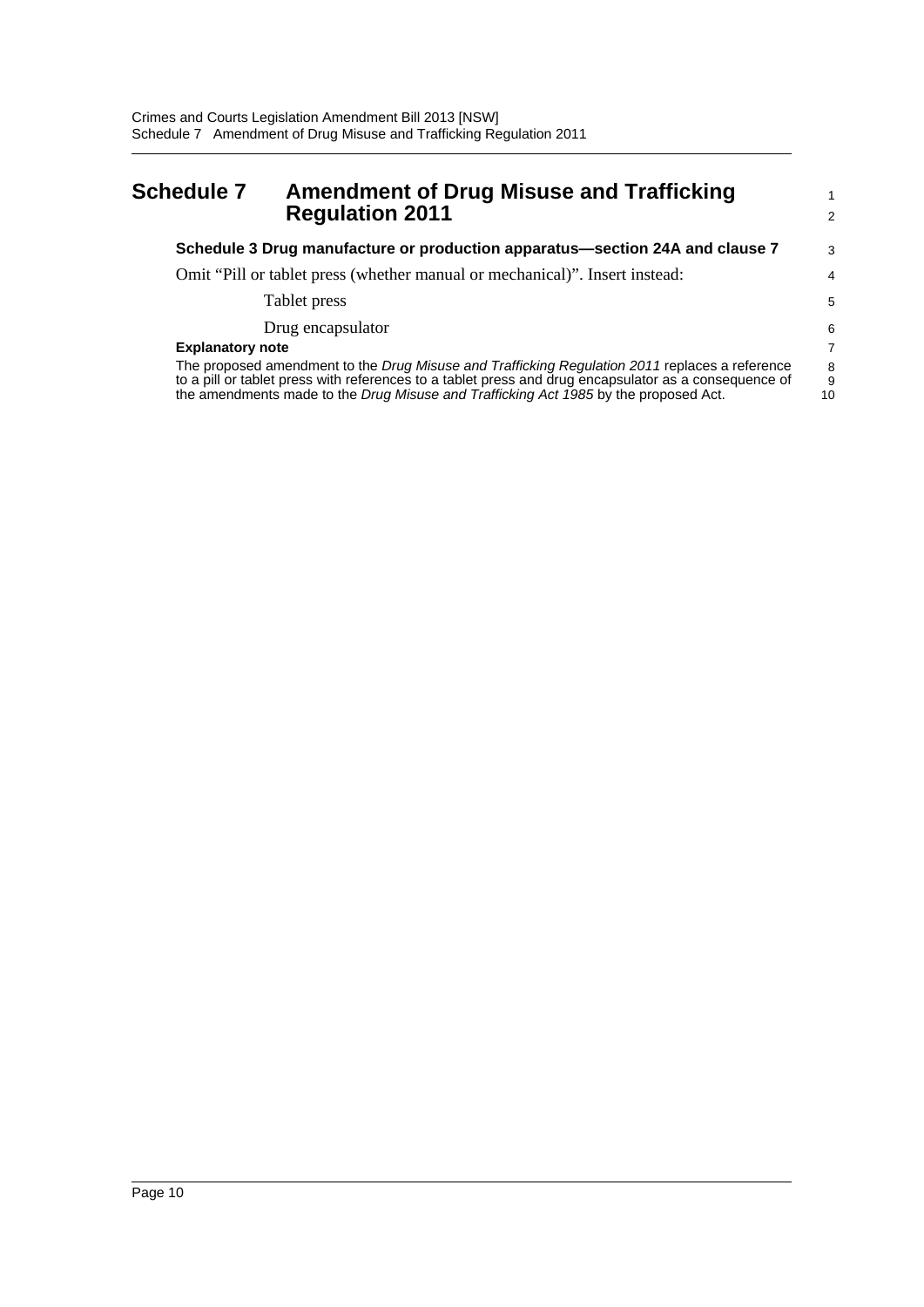<span id="page-13-0"></span>

| <b>Schedule 8</b>       |     | <b>Amendment of Evidence Act 1995 No 25</b>                                                                                                                                                                                                                                                                                                                                                                                                                                                                                                                                                                                                                                                                                                                                            | 1                                            |
|-------------------------|-----|----------------------------------------------------------------------------------------------------------------------------------------------------------------------------------------------------------------------------------------------------------------------------------------------------------------------------------------------------------------------------------------------------------------------------------------------------------------------------------------------------------------------------------------------------------------------------------------------------------------------------------------------------------------------------------------------------------------------------------------------------------------------------------------|----------------------------------------------|
| <b>Section 19</b>       |     |                                                                                                                                                                                                                                                                                                                                                                                                                                                                                                                                                                                                                                                                                                                                                                                        | $\overline{2}$                               |
|                         |     | Omit the section. Insert instead:                                                                                                                                                                                                                                                                                                                                                                                                                                                                                                                                                                                                                                                                                                                                                      | 3                                            |
| 19                      |     | Compellability of spouses and others in certain criminal proceedings                                                                                                                                                                                                                                                                                                                                                                                                                                                                                                                                                                                                                                                                                                                   | 4                                            |
|                         |     | Section 18 does not apply:                                                                                                                                                                                                                                                                                                                                                                                                                                                                                                                                                                                                                                                                                                                                                             | 5                                            |
|                         | (a) | in proceedings for an offence against or referred to in the following<br>provisions of the Children and Young Persons (Care and Protection)<br>Act 1998:                                                                                                                                                                                                                                                                                                                                                                                                                                                                                                                                                                                                                               | $\,6$<br>$\overline{7}$<br>8                 |
|                         |     | section 222 (Endangering children in employment),<br>(i)                                                                                                                                                                                                                                                                                                                                                                                                                                                                                                                                                                                                                                                                                                                               | 9                                            |
|                         |     | section 223 (Certain employers of children to be authorised),<br>(ii)                                                                                                                                                                                                                                                                                                                                                                                                                                                                                                                                                                                                                                                                                                                  | 10                                           |
|                         |     | section 227 (Child and young person abuse),<br>(iii)                                                                                                                                                                                                                                                                                                                                                                                                                                                                                                                                                                                                                                                                                                                                   | 11                                           |
|                         |     | section 228 (Neglect of children and young persons), or<br>(iv)                                                                                                                                                                                                                                                                                                                                                                                                                                                                                                                                                                                                                                                                                                                        | 12                                           |
|                         | (b) | if the person could be compelled to give evidence in proceedings under<br>section 279 (Compellability of spouses to give evidence in certain<br>proceedings) of the Criminal Procedure Act 1986.                                                                                                                                                                                                                                                                                                                                                                                                                                                                                                                                                                                       | 13<br>14<br>15                               |
|                         |     | <b>Note.</b> This section differs from section 19 of the Commonwealth Act.                                                                                                                                                                                                                                                                                                                                                                                                                                                                                                                                                                                                                                                                                                             | 16                                           |
| <b>Explanatory note</b> |     |                                                                                                                                                                                                                                                                                                                                                                                                                                                                                                                                                                                                                                                                                                                                                                                        | 17                                           |
|                         |     | The proposed amendment to the <i>Evidence Act 1995</i> makes it clear that special rules that apply to the<br>compellability of the spouse or de facto partner of an accused person to give evidence in proceedings<br>for a domestic violence offence or a child assault offence apply only to the compellability of the spouse<br>or de facto partner (and not other family members). The general rules applicable to the compellability<br>of spouses and other family members to give evidence in proceedings continue to apply in respect of<br>offences other than domestic violence offences and child assault offences. The amendment gives<br>effect to the recommendations of the Supreme Court in LS v Director of Public Prosecutions (NSW)<br>and Anor [2011] NSWSC 1016. | 18<br>19<br>20<br>21<br>22<br>23<br>24<br>25 |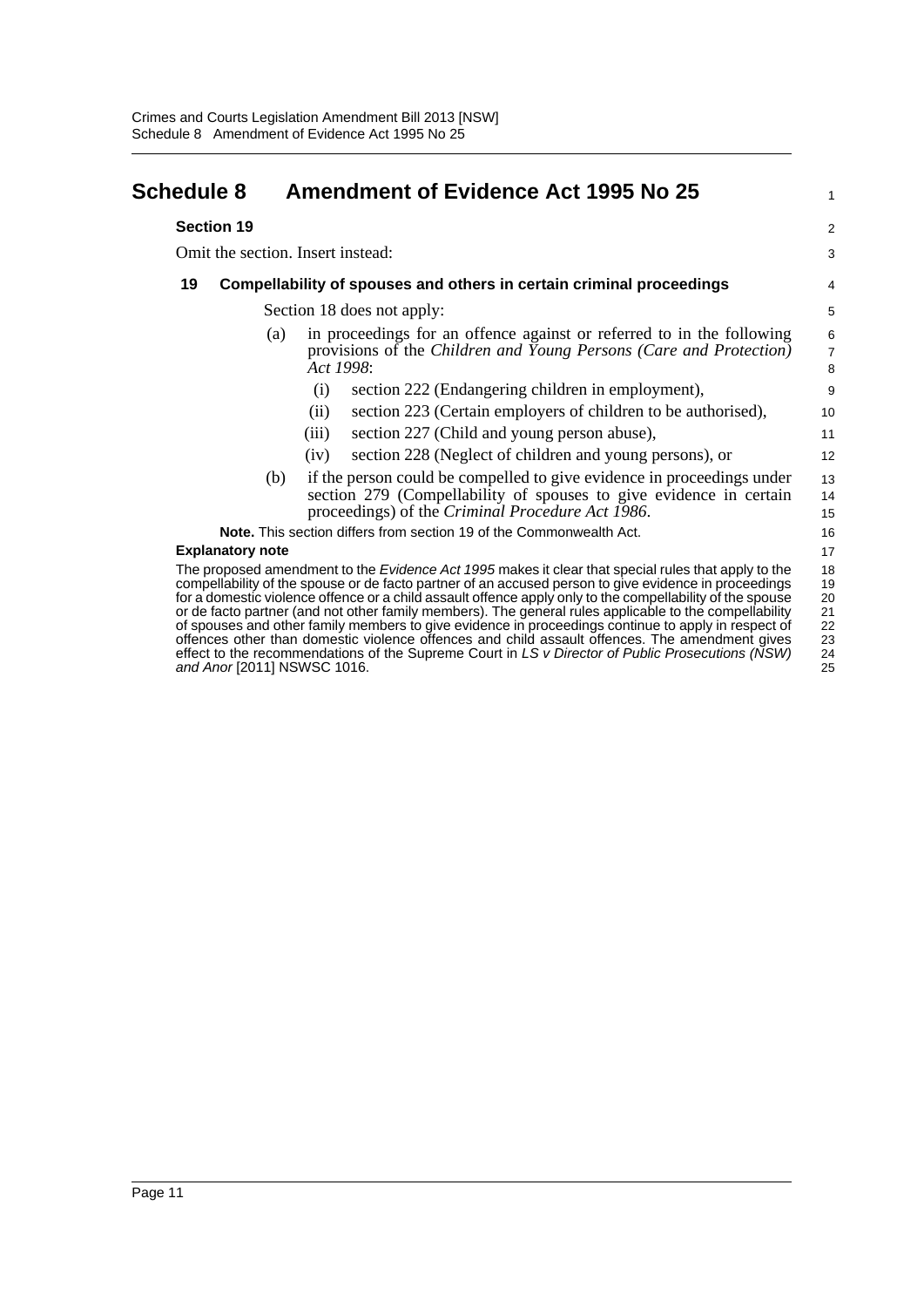<span id="page-14-0"></span>

| <b>Schedule 9</b> |                         |                   | <b>Amendment of Justices of the Peace Act 2002</b><br><b>No 27</b>                                                                                                                                                                               | 1<br>$\overline{a}$  |
|-------------------|-------------------------|-------------------|--------------------------------------------------------------------------------------------------------------------------------------------------------------------------------------------------------------------------------------------------|----------------------|
| [1]               |                         |                   | Section 8 Functions of justices of the peace                                                                                                                                                                                                     | 3                    |
|                   |                         |                   | Insert "this Act," before "the <i>Oaths Act 1900</i> " in section 8 (1).                                                                                                                                                                         | 4                    |
| [2]               |                         | <b>Section 8A</b> |                                                                                                                                                                                                                                                  | 5                    |
|                   | Insert after section 8: |                   |                                                                                                                                                                                                                                                  | 6                    |
|                   | 8A                      |                   | Justices of the peace may certify copies                                                                                                                                                                                                         | 7                    |
|                   |                         | (1)               | A justice of the peace may certify a document to be a true and accurate copy<br>if the justice of the peace has both the original document and the copy in his<br>or her possession at the time of certifying.                                   | 8<br>9<br>10         |
|                   |                         | (2)               | A justice of the peace who certifies a document under this section must cause<br>to be printed on the copy of the original document the following words or<br>words substantially the same as the following:                                     | 11<br>12<br>13       |
|                   |                         |                   | I certify this to be a true and accurate copy of the document<br>reported to me to be the original document.                                                                                                                                     | 14<br>15             |
|                   |                         |                   | <b>Explanatory note</b><br>The proposed amendments to the <i>Justices of the Peace Act 2002</i> provide that the functions<br>of a justice of the peace include certifying a document to be a true and accurate copy of an<br>original document. | 16<br>17<br>18<br>19 |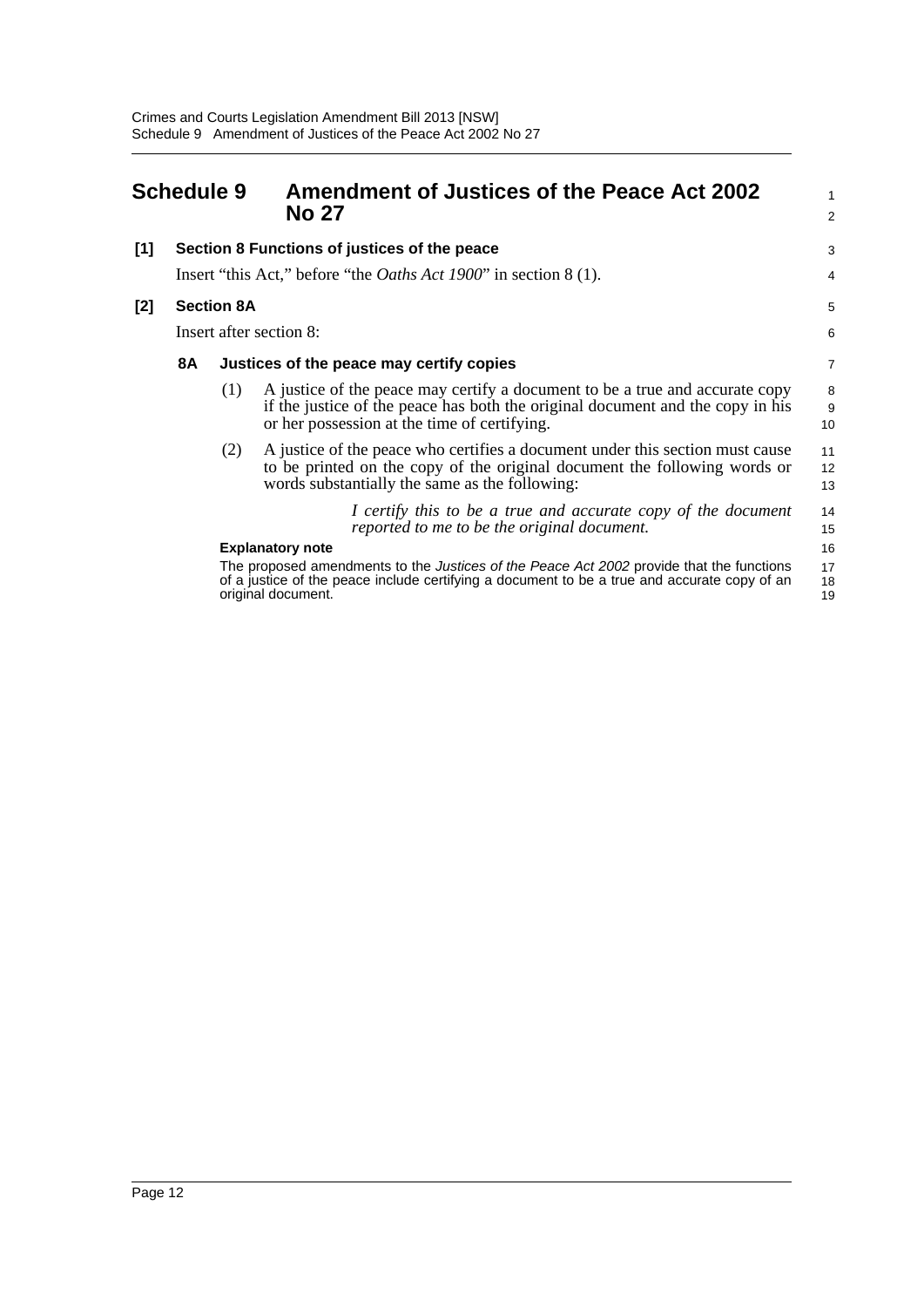## <span id="page-15-0"></span>**Schedule 10 Amendment of Law Enforcement (Powers and Responsibilities) Act 2002 No 103**

| Section 229 Courts having jurisdiction under this Division                                       | 3              |
|--------------------------------------------------------------------------------------------------|----------------|
| Omit "\$40,000" from section 229 (1) (a) and (b) wherever occurring.                             | 4              |
| Insert instead "\$100,000".                                                                      | .5             |
| <b>Explanatory note</b>                                                                          | 6              |
| The proposed amendment to the Law Enforcement (Powers and Responsibilities) Act 2002 provides    | $\overline{7}$ |
| that applications in relation to property in police custody with a value of between \$40,000 and | 8              |
| \$100,000 may be made to the Local Court rather than to the District Court.                      | 9              |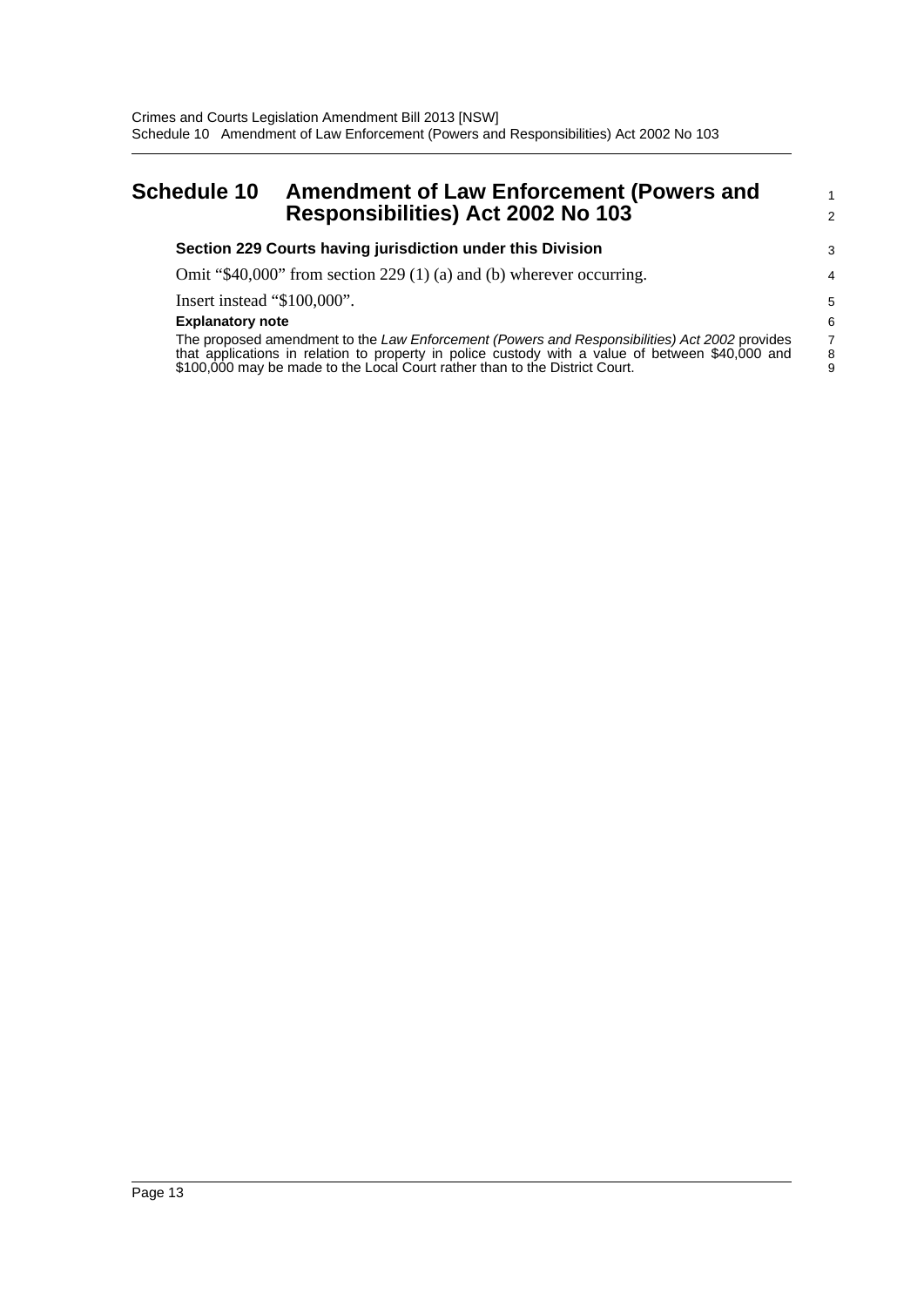## <span id="page-16-0"></span>**Schedule 11 Amendment of Local Court Act 2007 No 93**

#### **Section 33 Certain jurisdiction excluded**

Omit section 33 (1) (d).

#### **Explanatory note**

The proposed amendment to the *Local Court Act 2007* removes a provision that excludes proceedings relating to goods that are the subject of a hire-purchase agreement or goods that are detained by their owner or by some other person acting on the owner's behalf from the civil jurisdiction of the Local Court.

 $\frac{6}{7}$ 8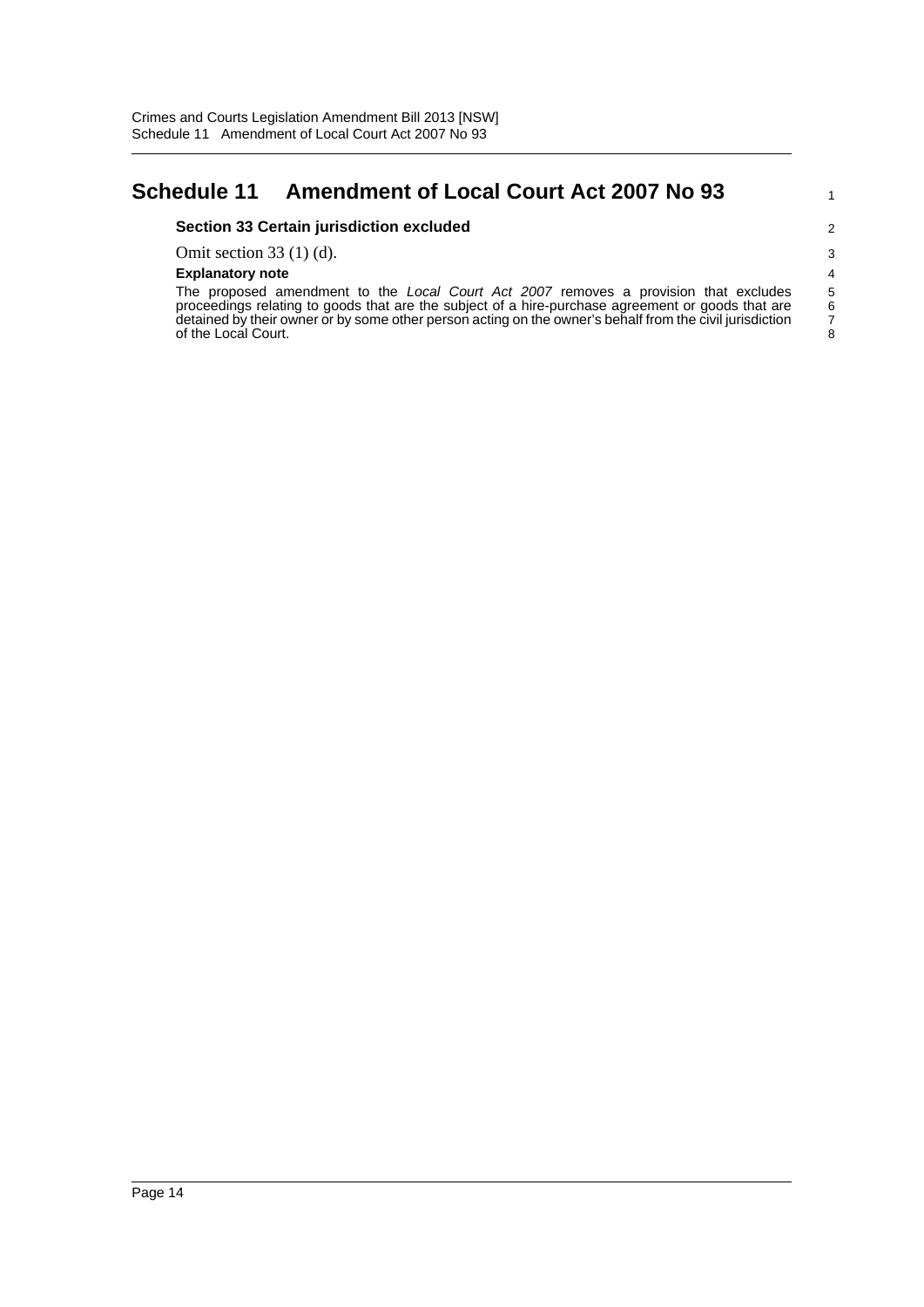<span id="page-17-0"></span>

|       | <b>Schedule 12</b>             | <b>Amendment of Minors (Property and Contracts)</b><br><b>Act 1970 No 60</b>                                                                                                                                                                                                                                                                       | 1<br>2             |
|-------|--------------------------------|----------------------------------------------------------------------------------------------------------------------------------------------------------------------------------------------------------------------------------------------------------------------------------------------------------------------------------------------------|--------------------|
| [1]   | <b>Section 40 Jurisdiction</b> |                                                                                                                                                                                                                                                                                                                                                    | 3                  |
|       |                                | Omit "\$100,000" from section 40 (3). Insert instead "\$750,000".                                                                                                                                                                                                                                                                                  | 4                  |
| $[2]$ | <b>Section 40 (4)</b>          |                                                                                                                                                                                                                                                                                                                                                    | 5                  |
|       |                                | Omit "\$10,000". Insert instead "\$100,000".                                                                                                                                                                                                                                                                                                       | 6                  |
|       | <b>Explanatory note</b>        |                                                                                                                                                                                                                                                                                                                                                    | $\overline{7}$     |
|       |                                | The proposed amendments to the Minors (Property and Contracts) Act 1970 increase the<br>jurisdictional limits of the Local Court (increased from matters with a value not exceeding \$10,000 to<br>matters not exceeding \$100,000) and the District Court (increased from matters not exceeding<br>\$100,000 to matters not exceeding \$750,000). | 8<br>9<br>10<br>11 |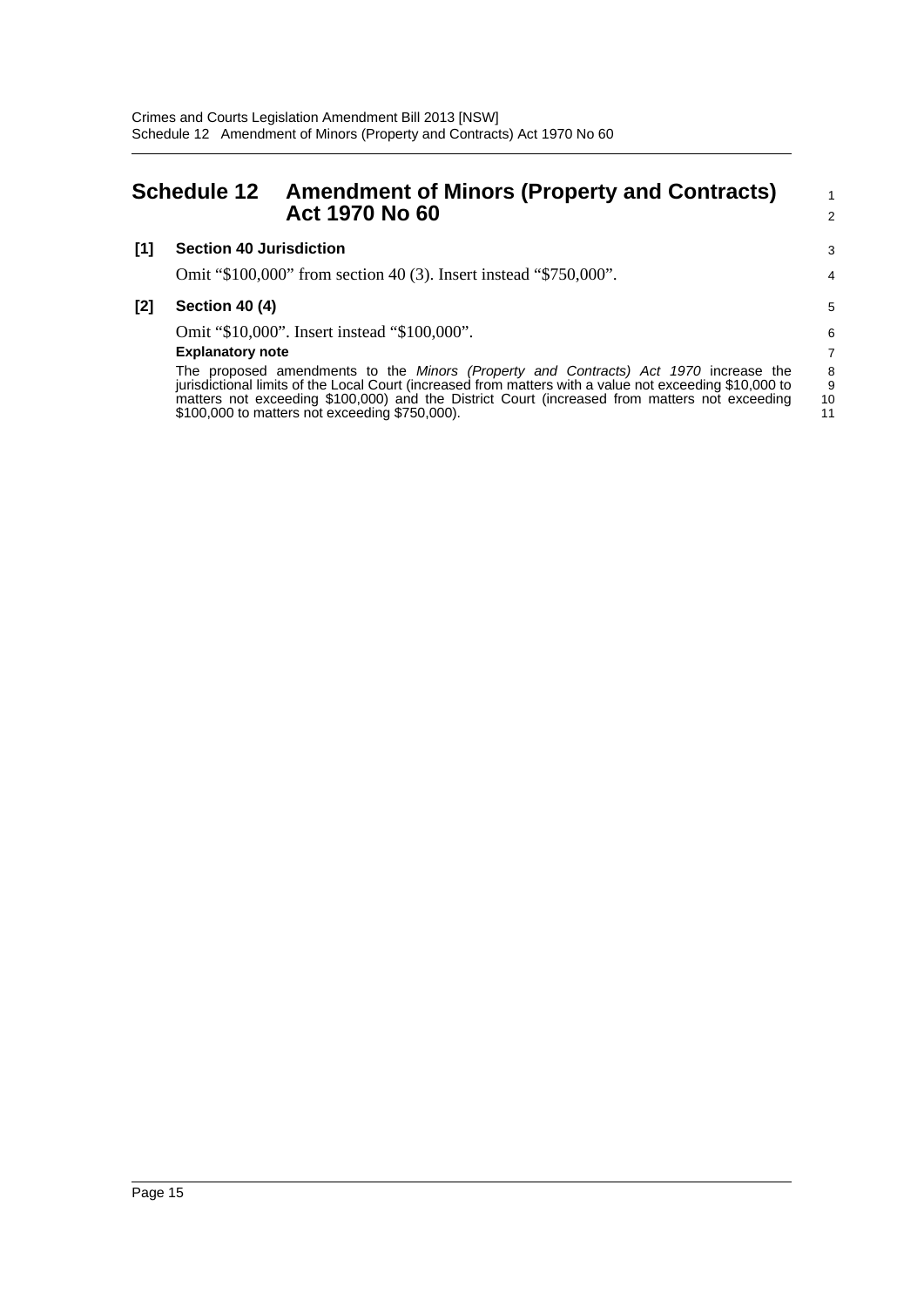<span id="page-18-0"></span>

|       |                                                                                                                                                                                              |     |       | Schedule 13 Amendment of Oaths Act 1900 No 20                                                                                                                                                                                                                                    | 1              |
|-------|----------------------------------------------------------------------------------------------------------------------------------------------------------------------------------------------|-----|-------|----------------------------------------------------------------------------------------------------------------------------------------------------------------------------------------------------------------------------------------------------------------------------------|----------------|
| [1]   |                                                                                                                                                                                              |     |       | Section 24A Declarations by persons unable to read written English                                                                                                                                                                                                               | 2              |
|       |                                                                                                                                                                                              |     |       | Omit "or illiterate". Insert instead ", illiterate or otherwise unable to read written English".                                                                                                                                                                                 | 3              |
| [2]   |                                                                                                                                                                                              |     |       | Section 26 Before whom oaths and affidavits may be taken                                                                                                                                                                                                                         | $\overline{4}$ |
|       |                                                                                                                                                                                              |     |       | Omit "in the State of New South Wales" from section 26 (1).                                                                                                                                                                                                                      | 5              |
|       |                                                                                                                                                                                              |     |       | Insert instead "in this or any other State or Territory or the Commonwealth".                                                                                                                                                                                                    | 6              |
| $[3]$ | <b>Section 26 (1)</b>                                                                                                                                                                        |     |       |                                                                                                                                                                                                                                                                                  | $\overline{7}$ |
|       |                                                                                                                                                                                              |     |       | Omit "the said State" wherever occurring. Insert instead "this State".                                                                                                                                                                                                           | 8              |
| [4]   | Section 26 (1A)                                                                                                                                                                              |     |       |                                                                                                                                                                                                                                                                                  | 9              |
|       | Insert after section $26(1)$ :                                                                                                                                                               |     |       |                                                                                                                                                                                                                                                                                  | 10             |
|       | (1A)                                                                                                                                                                                         |     |       | A person who takes and receives an oath, declaration or affidavit that is to be<br>made by more than one person, may do so:                                                                                                                                                      | 11<br>12       |
|       |                                                                                                                                                                                              | (a) |       | with two or more of the persons making the oath, declaration or<br>affidavit present at the same time, or                                                                                                                                                                        | 13<br>14       |
|       |                                                                                                                                                                                              | (b) |       | with each of the persons making the oath, declaration or affidavit at<br>separate times.                                                                                                                                                                                         | 15<br>16       |
| [5]   |                                                                                                                                                                                              |     |       | Section 27A Affidavits by persons unable to read written English                                                                                                                                                                                                                 | 17             |
|       |                                                                                                                                                                                              |     |       | Omit "or illiterate". Insert instead ", illiterate or otherwise unable to read written English".                                                                                                                                                                                 | 18             |
| [6]   | Section 34 Identification of person making statutory declaration or affidavit                                                                                                                |     |       |                                                                                                                                                                                                                                                                                  |                |
|       | Insert after section 34 (4):                                                                                                                                                                 |     |       |                                                                                                                                                                                                                                                                                  | 20             |
|       | This section does not apply in respect of a person who takes and receives a<br>(4A)<br>statutory declaration or affidavit if the declaration or affidavit is made or<br>required to be made: |     |       |                                                                                                                                                                                                                                                                                  | 21<br>22<br>23 |
|       |                                                                                                                                                                                              | (a) |       | for the purposes of proceedings in:                                                                                                                                                                                                                                              | 24             |
|       |                                                                                                                                                                                              |     | (i)   | the High Court, or                                                                                                                                                                                                                                                               | 25             |
|       |                                                                                                                                                                                              |     | (ii)  | the Federal Court, or                                                                                                                                                                                                                                                            | 26             |
|       |                                                                                                                                                                                              |     | (iii) | the Family Court, or                                                                                                                                                                                                                                                             | 27             |
|       |                                                                                                                                                                                              |     | (iv)  | the Federal Circuit Court, or                                                                                                                                                                                                                                                    | 28             |
|       |                                                                                                                                                                                              |     | (v)   | any other court created by the Commonwealth Parliament, or                                                                                                                                                                                                                       | 29             |
|       |                                                                                                                                                                                              | (b) |       | for the purposes of, or in connection with, any matter arising under, a<br>law of the Commonwealth, or                                                                                                                                                                           | 30<br>31       |
|       |                                                                                                                                                                                              | (c) |       | in connection with the administration of a Commonwealth Government<br>department or agency.                                                                                                                                                                                      | 32<br>33       |
|       | <b>Explanatory note</b>                                                                                                                                                                      |     |       |                                                                                                                                                                                                                                                                                  | 34             |
|       |                                                                                                                                                                                              |     |       | Items [1] and [5] of the proposed amendments to the Oaths Act 1900 make it clear that the existing<br>provisions relating to statutory declarations and affidavits given by persons who are blind or illiterate<br>extend to all persons who are unable to read written English. | 35<br>36<br>37 |
|       | South Wales.                                                                                                                                                                                 |     |       | Items [2] and [3] provide that the authority of a person to take and receive an oath, declaration or<br>affidavit extends to the taking of an oath, declaration or affidavit for use in jurisdictions other than New                                                             | 38<br>39<br>40 |
|       | the deponents separately.                                                                                                                                                                    |     |       | Item [4] makes it clear that a person who takes and receives a statutory declaration from more than<br>one deponent may do so with two or more of the deponents present at the same time or with each of                                                                         | 41<br>42<br>43 |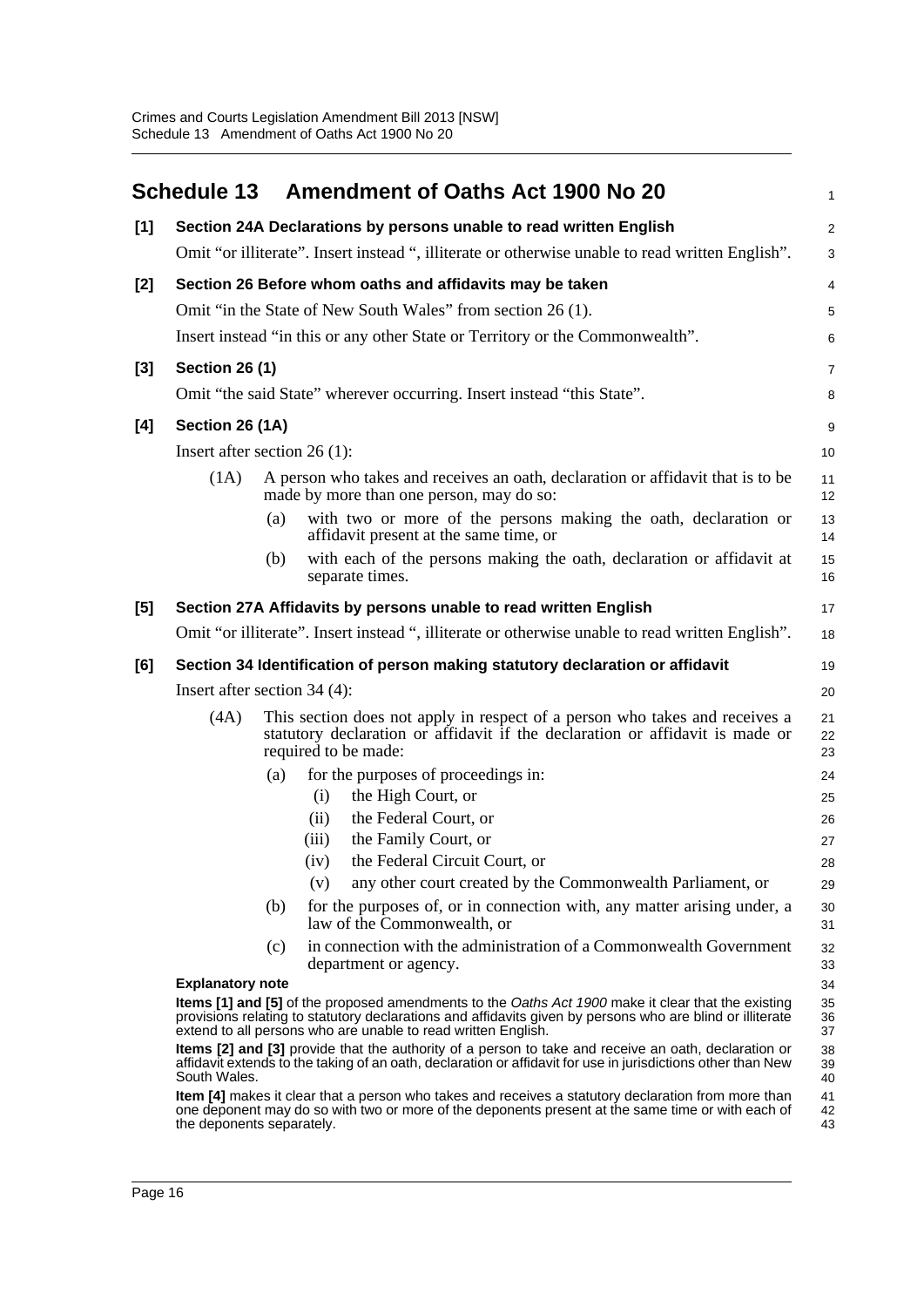**Item [6]** provides that the requirement that a person who takes and receives a statutory declaration or affidavit must see the face of the person making the declaration or affidavit for the purpose of identification does not extend to a declaration or affidavit made for the purposes of proceedings in, or a law of, the Commonwealth.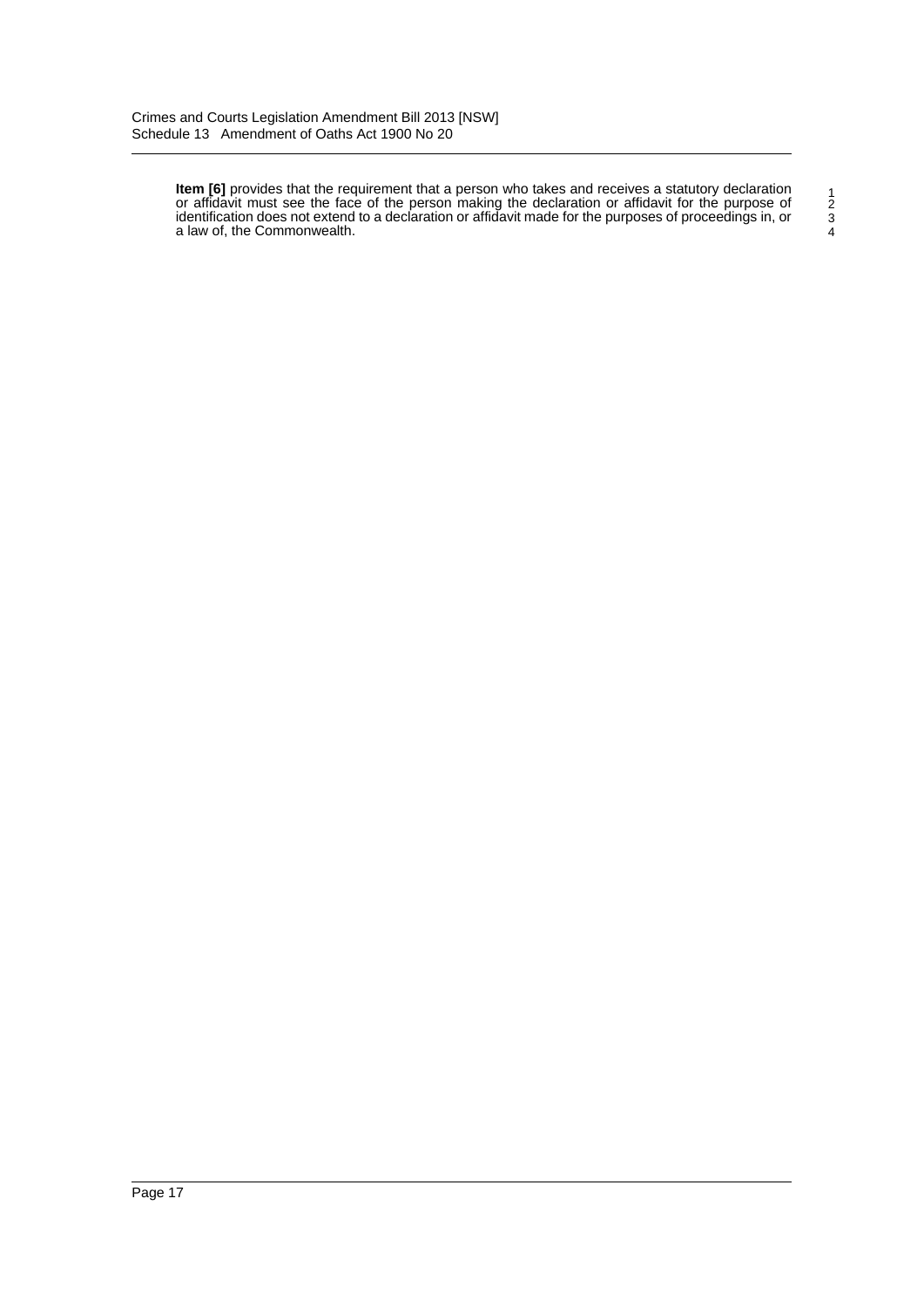<span id="page-20-0"></span>

| <b>Schedule 14</b> |                              | <b>Amendment of Telecommunications</b><br>(Interception and Access) (New South Wales) Act<br>1987 No 290                                                                                                                                                                                                                                                                                                                                                                                       |                            |
|--------------------|------------------------------|------------------------------------------------------------------------------------------------------------------------------------------------------------------------------------------------------------------------------------------------------------------------------------------------------------------------------------------------------------------------------------------------------------------------------------------------------------------------------------------------|----------------------------|
| [1]                | <b>Section 3 Definitions</b> |                                                                                                                                                                                                                                                                                                                                                                                                                                                                                                | 4                          |
|                    |                              | Omit the definition of <i>restricted record</i> from section 3 (1). Insert instead:                                                                                                                                                                                                                                                                                                                                                                                                            | 5                          |
|                    |                              | <i>restricted record</i> means a record, other than a copy, that was obtained by<br>means of an interception, whether or not in contravention of section $7(1)$ of<br>the Commonwealth Act, of a communication<br>passing<br>over a<br>telecommunications system.                                                                                                                                                                                                                              | $\frac{6}{7}$<br>8<br>9    |
| [2]                |                              | Section 4 Eligible authority to keep documents connected with issue of warrants                                                                                                                                                                                                                                                                                                                                                                                                                | 10                         |
|                    | Omit section $4(c)$ .        |                                                                                                                                                                                                                                                                                                                                                                                                                                                                                                | 11                         |
|                    | <b>Explanatory note</b>      |                                                                                                                                                                                                                                                                                                                                                                                                                                                                                                | 12                         |
|                    |                              | <b>Item [1]</b> of the proposed amendments to the Telecommunications (Interception and Access) (New<br>South Wales) Act 1987 (the Act) amends the definition of restricted record to be consistent with the<br>Telecommunications (Interception and Access) Act 1979 of the Commonwealth.<br><b>Item [2]</b> removes a requirement that the chief officer of an eligible authority cause a certified true copy<br>of each instrument revoking a warrant to be kept in the authority's records. | 13<br>14<br>15<br>16<br>17 |
|                    |                              |                                                                                                                                                                                                                                                                                                                                                                                                                                                                                                |                            |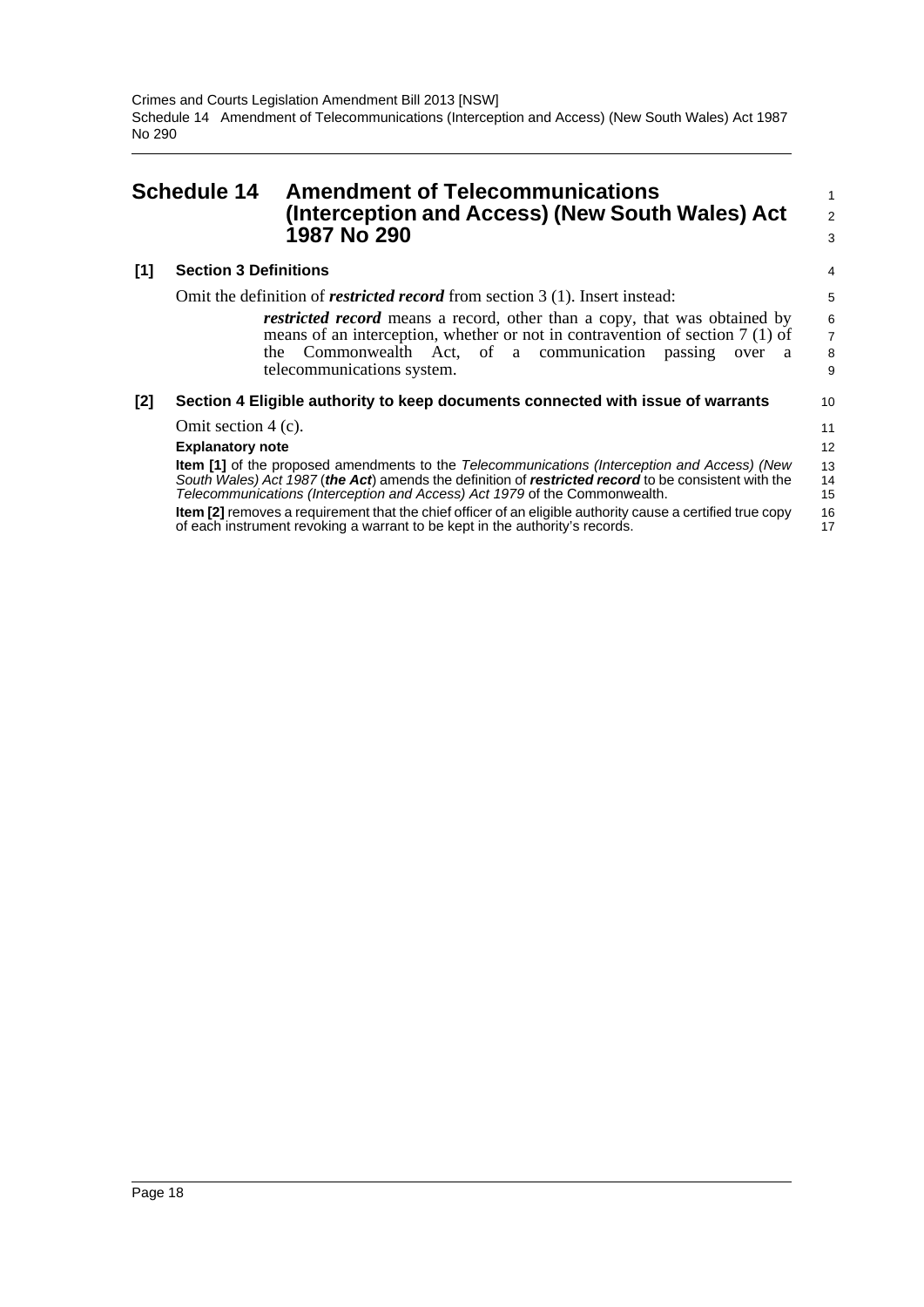<span id="page-21-0"></span>

|       | <b>Schedule 15</b>                                                                                                                                                                                                                                                                                                                                     |                                                                                                                                                | <b>Amendment of Young Offenders Act 1997 No 54</b>                                                                                                                                                                                                                                                                                                                                                                                                        | $\mathbf{1}$                                 |
|-------|--------------------------------------------------------------------------------------------------------------------------------------------------------------------------------------------------------------------------------------------------------------------------------------------------------------------------------------------------------|------------------------------------------------------------------------------------------------------------------------------------------------|-----------------------------------------------------------------------------------------------------------------------------------------------------------------------------------------------------------------------------------------------------------------------------------------------------------------------------------------------------------------------------------------------------------------------------------------------------------|----------------------------------------------|
| $[1]$ | <b>Section 17 Records of warnings</b>                                                                                                                                                                                                                                                                                                                  |                                                                                                                                                |                                                                                                                                                                                                                                                                                                                                                                                                                                                           | 2                                            |
|       | Omit section 17 (4). Insert instead:                                                                                                                                                                                                                                                                                                                   |                                                                                                                                                |                                                                                                                                                                                                                                                                                                                                                                                                                                                           | 3                                            |
|       | (4)                                                                                                                                                                                                                                                                                                                                                    | This section does not require that a record made under this section be<br>destroyed or expunged if the record is held by one of the following: |                                                                                                                                                                                                                                                                                                                                                                                                                                                           | $\overline{4}$<br>5                          |
|       |                                                                                                                                                                                                                                                                                                                                                        | (a)                                                                                                                                            | the Australian Bureau of Statistics,                                                                                                                                                                                                                                                                                                                                                                                                                      | 6                                            |
|       |                                                                                                                                                                                                                                                                                                                                                        | (b)                                                                                                                                            | the Australian Institute of Criminology,                                                                                                                                                                                                                                                                                                                                                                                                                  | $\overline{7}$                               |
|       |                                                                                                                                                                                                                                                                                                                                                        | (c)                                                                                                                                            | the Bureau of Crime Statistics and Research,                                                                                                                                                                                                                                                                                                                                                                                                              | 8                                            |
|       |                                                                                                                                                                                                                                                                                                                                                        | (d)                                                                                                                                            | the Ombudsman.                                                                                                                                                                                                                                                                                                                                                                                                                                            | 9                                            |
| [2]   | <b>Section 66 Disclosure of records</b>                                                                                                                                                                                                                                                                                                                |                                                                                                                                                |                                                                                                                                                                                                                                                                                                                                                                                                                                                           | 10                                           |
|       | Insert after section 66 $(2)$ (f):                                                                                                                                                                                                                                                                                                                     |                                                                                                                                                |                                                                                                                                                                                                                                                                                                                                                                                                                                                           |                                              |
|       |                                                                                                                                                                                                                                                                                                                                                        | (f1)                                                                                                                                           | records of, or relating to, warnings, cautions and conferences under this<br>Act may (subject to any regulations made for the purposes of subsection<br>(3)) be divulged to a person employed in the Australian Bureau of<br>Statistics or the Australian Institute of Criminology, but only if the<br>name and other information identifying a person to whom any such<br>record relates have been removed,                                              | 12<br>13<br>14<br>15<br>16<br>17             |
| $[3]$ | <b>Schedule 3 Savings and transitional provisions</b>                                                                                                                                                                                                                                                                                                  |                                                                                                                                                |                                                                                                                                                                                                                                                                                                                                                                                                                                                           | 18                                           |
|       | Insert at the end of the Schedule with appropriate Part and clause numbering:                                                                                                                                                                                                                                                                          |                                                                                                                                                |                                                                                                                                                                                                                                                                                                                                                                                                                                                           |                                              |
|       | <b>Part</b>                                                                                                                                                                                                                                                                                                                                            |                                                                                                                                                | <b>Provision consequent on enactment of Crimes and</b><br><b>Courts Legislation Amendment Act 2013</b>                                                                                                                                                                                                                                                                                                                                                    | 20<br>21                                     |
|       | <b>Disclosure of records</b>                                                                                                                                                                                                                                                                                                                           |                                                                                                                                                |                                                                                                                                                                                                                                                                                                                                                                                                                                                           | 22                                           |
|       | <b>Explanatory note</b>                                                                                                                                                                                                                                                                                                                                |                                                                                                                                                | Anything done or omitted to be done before the amendments of sections 17<br>and 66 by the Crimes and Courts Legislation Amendment Act 2013, that could<br>have been validly done or omitted to be done if the amendments had been in<br>force when it was done or omitted to be done, is taken to have been validly<br>done or omitted to be done.<br><b>Item [2]</b> of the proposed amendments to the Young Offenders Act 1997 (the Act) allows for the | 23<br>24<br>25<br>26<br>27<br>28<br>29<br>30 |
|       | disclosure of records relating to warnings, cautions and conferences under the Act to the Australian<br>Bureau of Statistics and the Australian Institute of Criminology, but only if the name and other<br>information identifying a person to whom any such record relates have been removed from the record.                                        |                                                                                                                                                |                                                                                                                                                                                                                                                                                                                                                                                                                                                           |                                              |
|       | <b>Item [1]</b> provides that a record held by the Australian Bureau of Statistics or the Australian Institute<br>of Criminology relating to a warning given under Part 3 of the Act is not required to be destroyed when<br>the person to whom the record relates reaches the age of 21 years.                                                        |                                                                                                                                                |                                                                                                                                                                                                                                                                                                                                                                                                                                                           |                                              |
|       | Item [3] validates the disclosure of records to the Australian Bureau of Statistics and the Australian<br>36<br>Institute of Criminology before the commencement of the amendments made by items [1] and [2], if<br>37<br>the records could have been validly disclosed had the amendments been in force at the time of the<br>38<br>disclosure.<br>39 |                                                                                                                                                |                                                                                                                                                                                                                                                                                                                                                                                                                                                           |                                              |